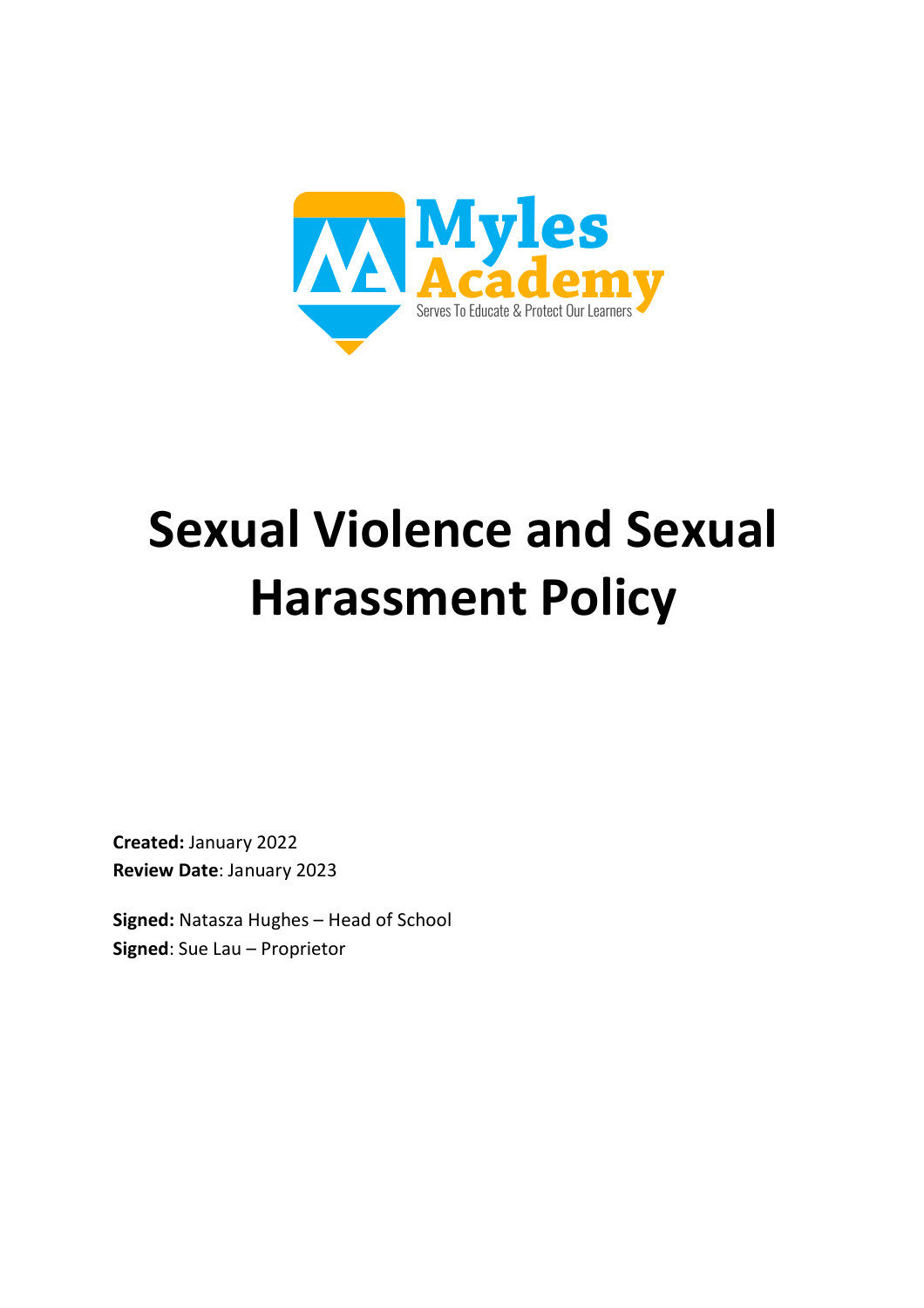## **1. Introduction**

Sexual violence and sexual harassment can occur between two children of any age and sex. It can occur through a group of children sexually assaulting or sexually harassing a single child or group of children. Sexual violence and sexual harassment exist on a continuum and may overlap; they can occur online and face to face (both physically and verbally) and are never acceptable. As set out in Part one of Keeping children safe in education (KCSIE), all staff working with children are advised to maintain an attitude of '*it could happen here'*.

Addressing inappropriate behaviour at Myles Academy, (even if it appears to be relatively innocuous) can be an important intervention that helps prevent problematic, abusive and/or violent behaviour in the future.

Myles Academy will be aware of, and respond appropriately to all reports and concerns, including those outside the school, and or online. Myles Academy will always ensure:

- $\triangleright$  That there is a zero-tolerance approach to sexual violence and sexual harassment and it is never acceptable, and it will not be tolerated and it should never be passed off as "banter", "just having a laugh", "part of growing up" or "boys being boys".
- $\triangleright$  All staff will challenge physical behaviour (potentially criminal in nature), such as grabbing bottoms, breasts and genitalia, pulling down trousers, flicking bras and lifting up skirts. Dismissing or tolerating such behaviours risks normalising them.
- $\triangleright$  Be aware that not recognising, acknowledging or understanding the scale of harassment and abuse and/or downplaying some behaviours related to abuse as it can lead to a culture of unacceptable behaviour, an unsafe environment and in worst case scenarios a culture that normalises abuse leading to children accepting it as normal and not coming forward to report it.
- $\triangleright$  Children who are lesbian, gay, bi, or trans (LGBT) can be targeted by their peers. In some cases, a child who is perceived by their peers to be LGBT (whether they are or not) can be just as vulnerable as children who identify as LGBT.
- $\triangleright$  That all the above can be driven by wider societal factors beyond the school, such as everyday sexist stereotypes and everyday sexist language. Therefore, a whole school approach (especially preventative education) as described is important.

Children with Special Educational Needs and Disabilities (SEND) are three times more likely to be abused than their peers. Additional barriers can sometimes exist when recognising abuse in SEND children. These can include:

- Assumptions that indicators of possible abuse such as behaviour, mood and injury relate to the child's disability without further exploration.
- The potential for children with SEND being disproportionately impacted by behaviours such as bullying and harassment, without outwardly showing any signs.
- Communication barriers and difficulties overcoming these barriers.

Any reports of abuse involving children with SEND will therefore require close liaison with the designated safeguarding lead Tash Hughes or deputy Lucinda Grant. Whilst any report of sexual violence or sexual harassment should be taken seriously, staff should be aware it is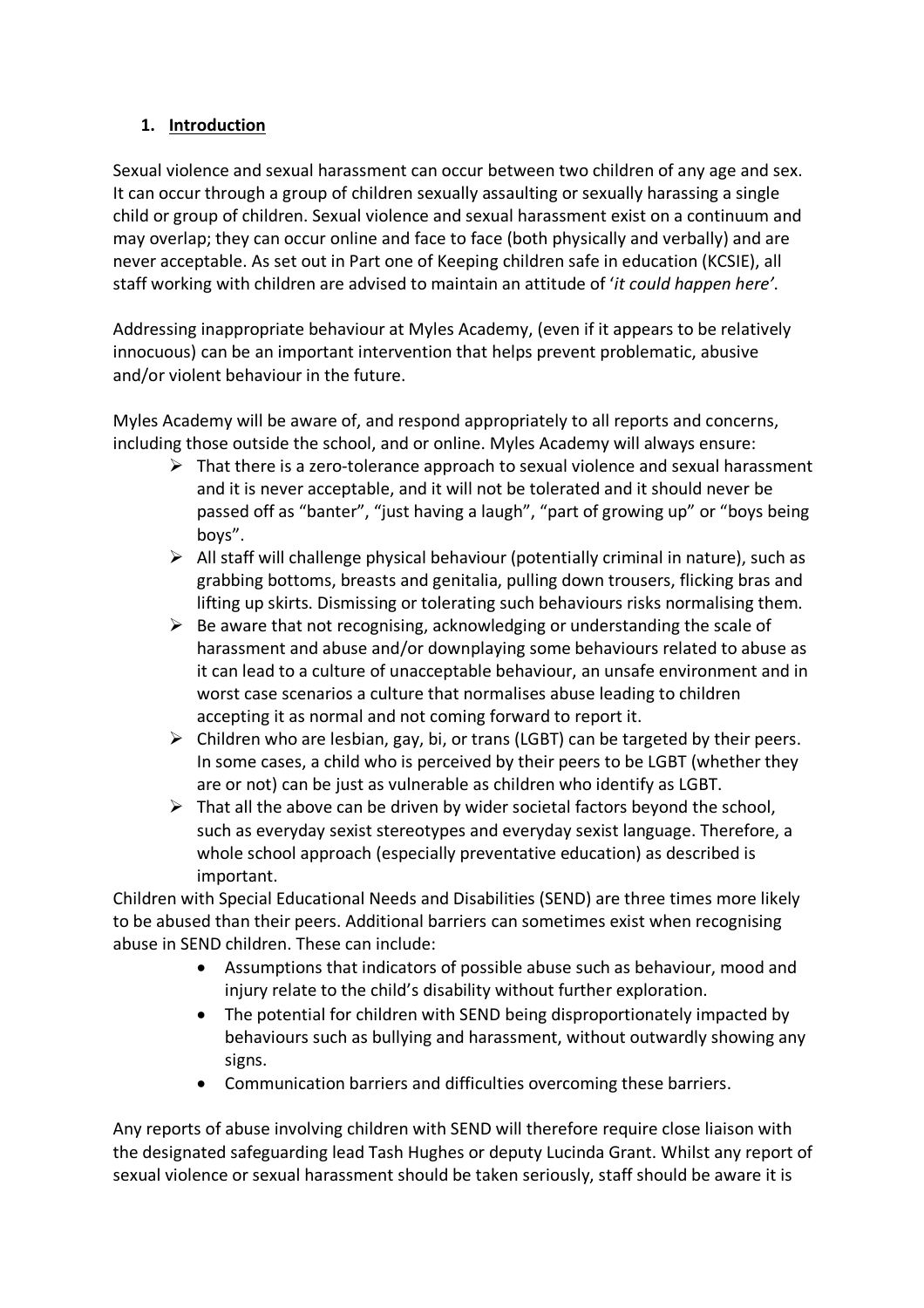more likely that girls will be the victims of sexual violence and sexual harassment and more likely it will be perpetrated by boys. But it is essential that all victims are reassured that they are being taken seriously and that they will be supported and kept safe. A victim should never be given the impression that they are creating a problem by reporting sexual violence or sexual harassment. Nor should a victim ever be made to feel ashamed for making a report.

## 2. **Sexual violence**

It is important that Myles Academy staff are aware of sexual violence and the fact children can, and sometimes do, abuse their peers in this way and that it can happen both inside and outside of school. When referring to sexual violence in this policy, we do so in the context of child on child sexual violence. For the purpose of this policy, when referring to sexual violence we are referring to sexual offences under the Sexual Offences Act 2003 as described below:

**Rape:** A person (A) commits an offence of rape if: he intentionally penetrates the vagina, anus or mouth of another person (B) with his penis, B does not consent to the penetration and A does not reasonably believe that B consents.

**Assault by Penetration:** A person (A) commits an offence if: s/he intentionally penetrates the vagina or anus of another person (B) with a part of her/his body or anything else, the penetration is sexual, B does not consent to the penetration and A does not reasonably believe that B consents.

**Sexual Assault:** A person (A) commits an offence of sexual assault if: s/he intentionally touches another person (B), the touching is sexual, B does not consent to the touching and A does not reasonably believe that B consents. (Myles Academy staff should be aware that sexual assault covers a very wide range of behaviour so a single act of kissing someone without consent or touching someone's bottom/breasts/genitalia without consent, can still constitute sexual assault.)

**Causing someone to engage in sexual activity without consent:** A person (A) commits an offence if: s/he intentionally causes another person (B) to engage in an activity, the activity is sexual, B does not consent to engaging in the activity, and A does not reasonably believe that B consents. (This could include forcing someone to strip, touch themselves sexually, or to engage in sexual activity with a third party.)

**What is consent?** Consent is about having the freedom and capacity to choose. Consent to sexual activity may be given to one sort of sexual activity but not another, e.g.to vaginal but not anal sex or penetration with conditions, such as wearing a condom. Consent can be withdrawn at any time during sexual activity and each time activity occurs. Someone consents to vaginal, anal or oral penetration only if s/he agrees by choice to that penetration and has the freedom and capacity to make that choice.

- a child under the age of 13 can never consent to any sexual activity;
- the age of consent is 16; 17
- sexual intercourse without consent is rape.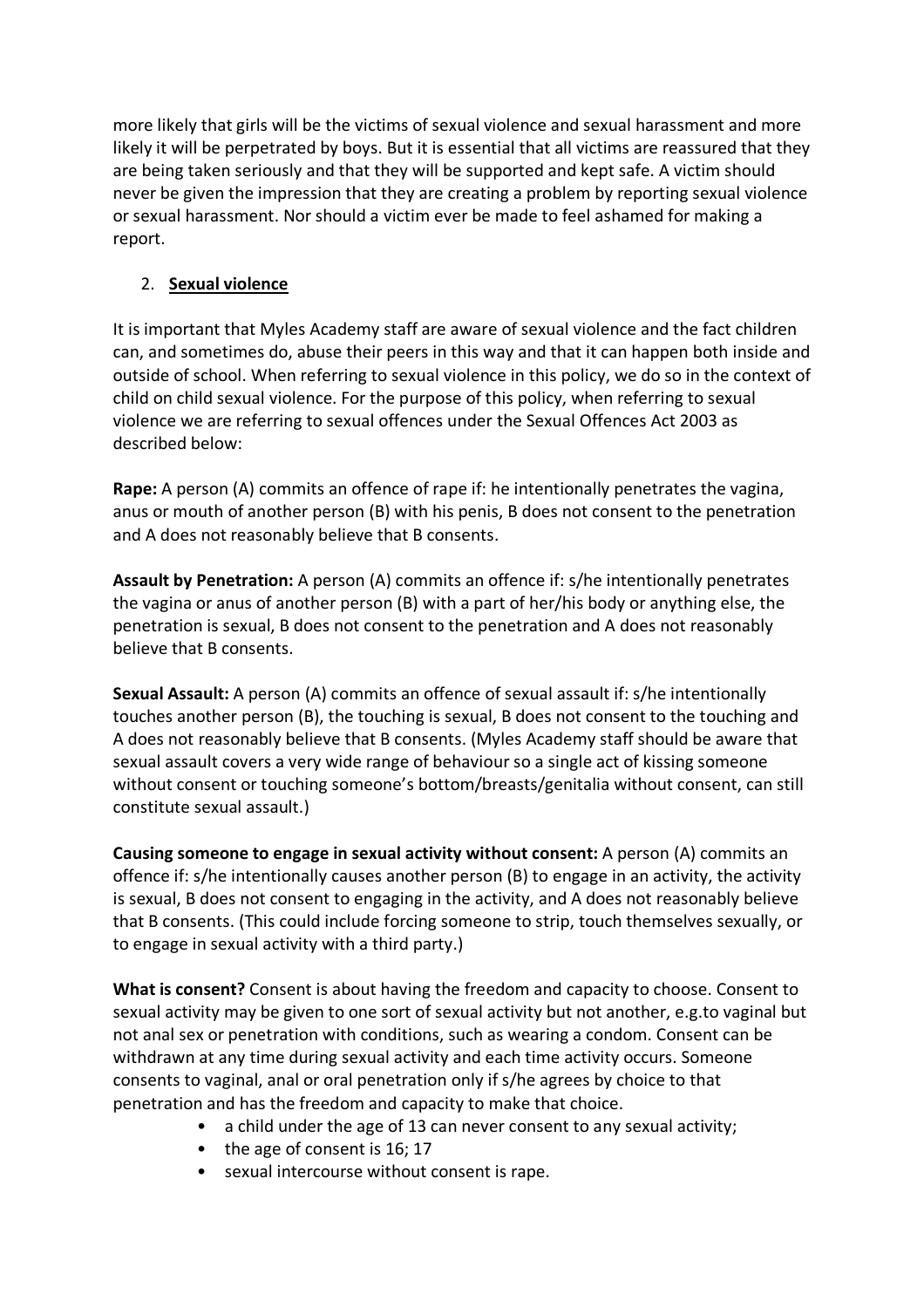## **3. Sexual harassment**

For the purpose of this policy, when referring to sexual harassment we mean 'unwanted conduct of a sexual nature' that can occur online and offline and both inside and outside of school. When we reference sexual harassment, we do so in the context of child-on-child sexual harassment.

Sexual harassment is likely to: violate a child's dignity, and/or make them feel intimidated, degraded or humiliated and/or create a hostile, offensive or sexualised environment. Whilst not intended to be an exhaustive list, sexual harassment can include:

- Sexual comments, such as: telling sexual stories, making lewd comments, making sexual remarks about clothes and appearance and calling someone sexualised names;
- Sexual "jokes" or taunting;
- Physical behaviour, such as: deliberately brushing against someone, interfering with someone's clothes (Myles Academy staff should be considering when any of this crosses a line into sexual violence - it is important to talk to and consider the experience of the victim) and displaying pictures, photos or drawings of a sexual nature; and
- Online sexual harassment. This may be standalone, or part of a wider pattern of sexual harassment and/or sexual violence. It may include:
	- o Consensual and non-consensual sharing of nude and semi-nude images and videos. As set out in UKCIS Sharing nudes and semi-nudes: advice for education settings working with children and young people (which provides detailed advice for schools and colleges) taking and sharing nude photographs of U18s is a criminal offence.
	- o Sharing of unwanted explicit content.
	- o Upskirting (is a criminal offence).
	- o Sexualised online bullying.
	- o Unwanted sexual comments and messages, including, on social media.
	- o Sexual exploitation; coercion and threats.

At Myles Academy, we consider sexual harassment in broad terms. Sexual harassment (as set out above) creates a culture that, if not challenged, can normalise inappropriate behaviours and provide an environment that may lead to sexual violence.

# **4. Harmful Sexual Behaviour**

Children's sexual behaviour exists on a wide continuum, from normal and developmentally expected to inappropriate, problematic, abusive and violent. Problematic, abusive and violent sexual behaviour is developmentally inappropriate and may cause developmental damage. A useful umbrella term is "harmful sexual behaviour" (HSB). The term has been widely adopted in child protection. HSB can occur online and/or face to face and can also occur simultaneously between the two. HSB should be considered in a child protection context.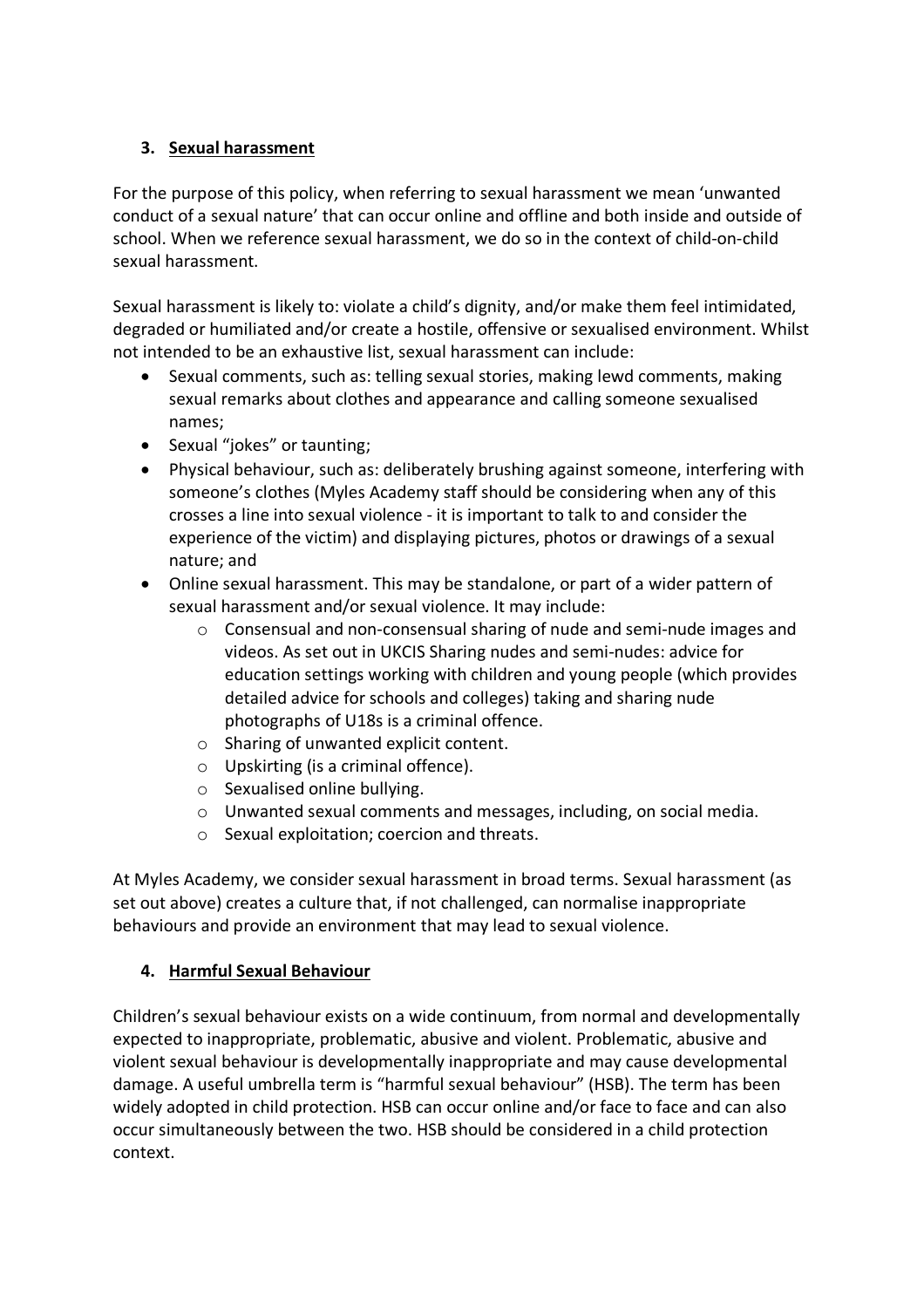For best safeguarding practice, the designated safeguarding lead (and their deputies) at Myles Academy will have a good understanding of HSB. This will form part of their safeguarding training. This will aid in planning preventative education, implementing preventative measures, drafting and implementing an effective child protection policy and incorporating the approach to sexual violence and sexual harassment into the whole school approach to safeguarding.

## **5. Statuary Duty**

Myles Academy have a statutory duty to safeguard and promote the welfare of the children at their school. As part of this duty, Myles Academy are required to have regard to guidance issued by the Secretary of State. All schools and colleges must have regard to Keeping children safe in education and Working Together to Safeguard Children. Furthermore, Myles Academy have a statutory duty to co-operate with safeguarding partnerships once designated as relevant agencies. Equally, safeguarding partners are expected to name schools and colleges as relevant agencies and engage with them in a meaningful way.

Through our other policies, such as the behaviour policy, there are measures in place to prevent all forms of bullying (including cyberbullying, prejudice-based and discriminatory bullying).

Myles Academy will consider the makeup of their own pupil and student body, including the sex and age range of its pupils and students, and whether additional support for children with protected characteristics (who are potentially at greater risk) is appropriate. The evidence shows that girls are more likely to be subject to sexual violence and sexual harassment than boys, and that boys are more likely to perpetrate such violence and harassment.

Myles Academy will do all that it can to foster healthy and respectful relationships between all pupils, including through Relationships Education, Relationships and Sex Education and Health Education. Myles Academy will ensure that our response to sexual violence and sexual harassment between children of the same sex is equally robust as it is for sexual violence and sexual harassment between children of the opposite sex.

Myles Academy is also required to comply with relevant requirements as set out in the Equality Act 2010 (the Equality Act).

- According to the Equality Act, Myles Academy must not unlawfully discriminate against pupils because of their sex, race, disability, religion or belief, gender reassignment, pregnancy, or sexual orientation (protected characteristics).
- Whilst all of the above protections are important, in the context of this advice Myles Academy will carefully consider how they are supporting their pupils and students with regard to their sex, sexuality and if appropriate gender identity.
- Provisions within the Equality Act allow Myles Academy to take positive action, where it can be shown that it is proportionate, to deal with particular disadvantages affecting one group. A school or college, could, for example, consider taking positive action to support girls if there was evidence they were being disproportionately subjected to sexual violence or sexual harassment.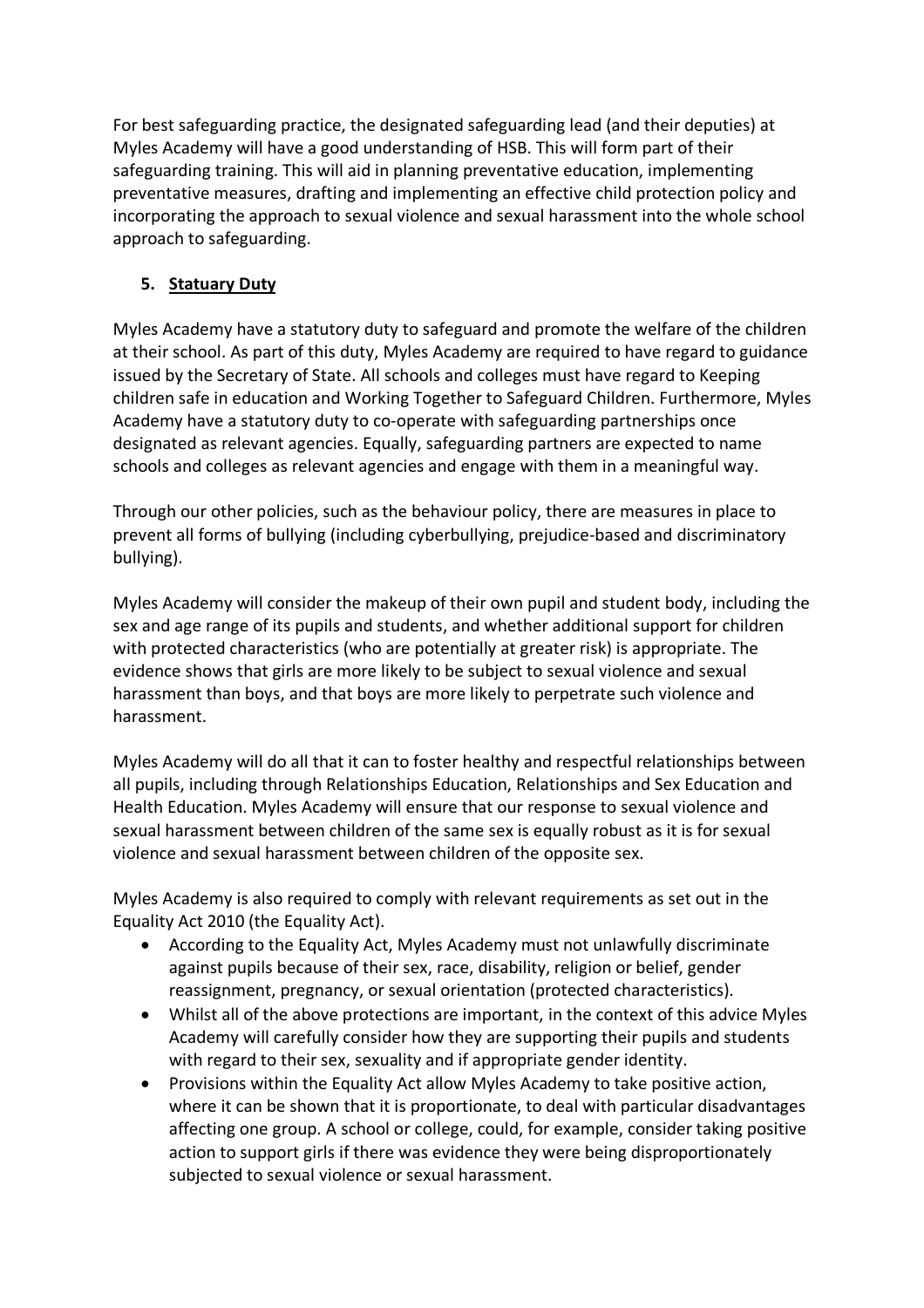## **6. Extra-familial harms**

All staff will be aware that safeguarding incidents and/or behaviours can be associated with factors outside the school and/or can occur between children outside of these environments. All staff, but especially the designated safeguarding lead (and deputy) should consider whether children are at risk of abuse or exploitation in situations outside their families.

Extra-familial harms take a variety of different forms and children can be vulnerable to multiple harms including (but not limited to), sexual exploitation, criminal exploitation, sexual abuse, serious youth violence and county lines.

All staff will be aware that technology is a significant component in many safeguarding and wellbeing issues. Children are at risk of abuse online as well as face to face. In many cases abuse will take place concurrently via online channels and in daily life. Children can also abuse their peers online, this can take the form of abusive, harassing, and misogynistic messages, the non-consensual sharing of indecent images, especially around chat groups, and the sharing of abusive images and pornography, to those who do not want to receive such content. In all cases, if staff are unsure, they should always speak to the designated safeguarding lead Tash Hughes, or Deputy Lucinda Grant.

## **7. Whole School Approach**

The best responses to child sexual violence and harassment are those which take a whole school approach to safeguarding and child protection. At Myles Academy, we involve everyone, including the proprietor, all the staff, children, adult students and parents and carers. Safeguarding and child protection is a recurrent theme running through all our policies and procedures. Ultimately, all Myles Academy's systems, processes and policies operate with the best interests of the child at their heart.

The most effective preventative education programme will be through a whole school approach that prepares Myles Academy pupils for life in modern Britain. Myles Academy have a clear set of values, expectations and standards, and these will be upheld and demonstrated throughout all aspects of school life. This is underpinned by Myles Academy's behaviour policy and pastoral support system, and by a planned programme of evidencebased content delivered through the whole curriculum.

Myles Academy's programme has been developed to be age and stage of development appropriate (especially when considering SEND children and their cognitive understanding), and may tackle such issues as:

- Healthy and respectful relationships;
- What respectful behaviour looks like;
- Consent;
- Stereotyping, equality;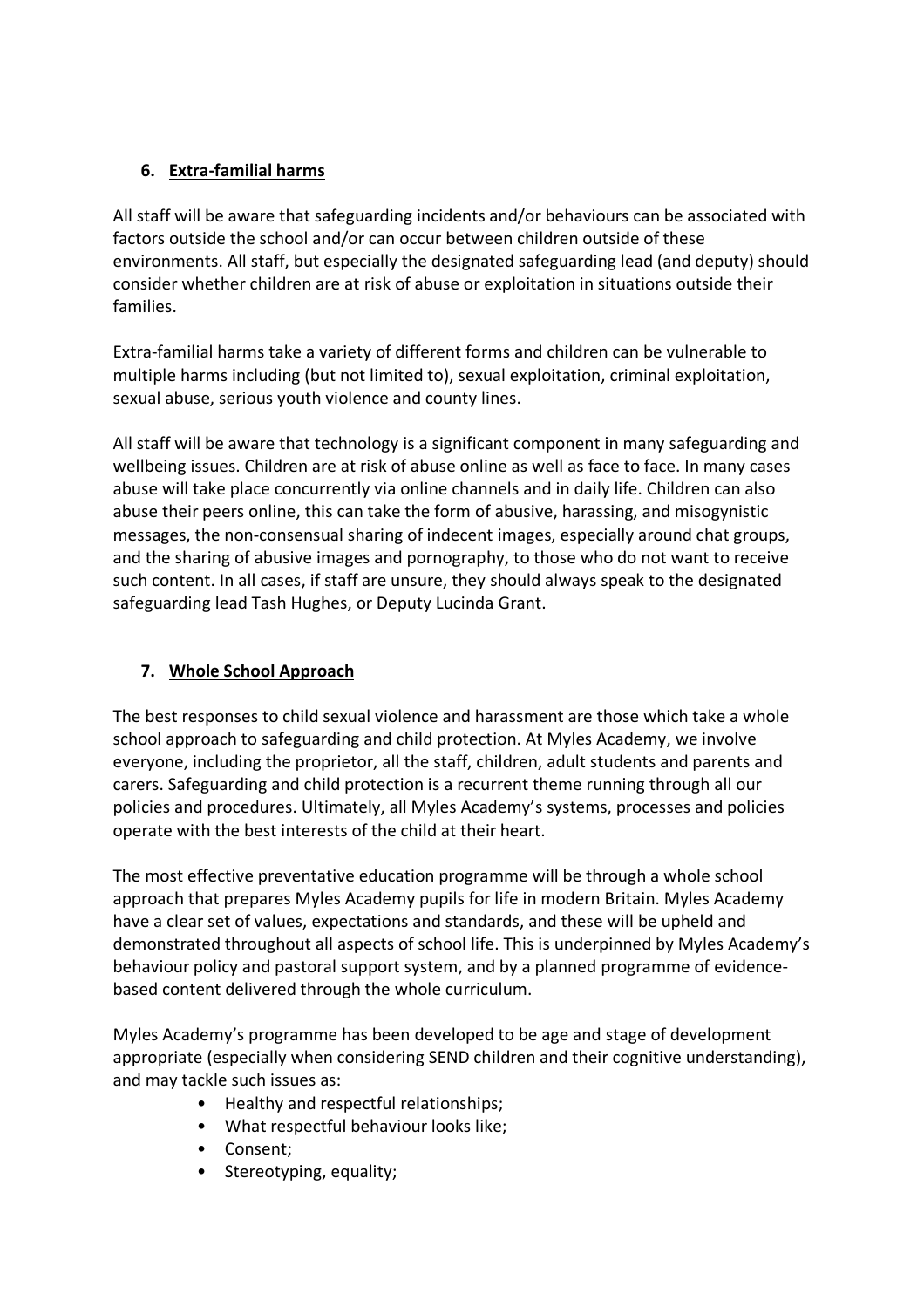- Body confidence and self-esteem;
- Prejudiced behaviour:
- That sexual violence and sexual harassment is always wrong; and
- Addressing cultures of sexual harassment

This will be delivered as part of Myles Academy's PSHE programme, however it will also be focused on in specific lessons and assemblies.

Through this, Myles Academy aims to provide an open forum for pupils and staff to talk things through. Pupils will be made aware of the processes to raise their concerns or make a report and how any report will be handled. This will include processes when they have a concern about a friend or peer. All staff are aware of how to support children and how to manage a safeguarding report from a child.

## **8. Responding to reports of sexual violence and sexual harassment**

Schools and colleges not recognising, acknowledging or understanding the scale of harassment and abuse and/or downplaying some behaviours related to abuse can lead to a culture of unacceptable behaviour, an unsafe environment and in worst case scenarios a culture that normalises abuse leading to children accepting it as normal and not coming forward to report it. Myles Academy will ensure that systems are in place and they will be well promoted, easily understood and easily accessible for children to confidently report abuse, knowing their concerns will be treated seriously.

Reports of sexual violence and sexual harassment are likely to be complex and require difficult professional decisions to be made, often quickly and under pressure. Preplanning, effective training and effective policies will provide Myles Academy with the foundation for a calm, considered and appropriate response to any reports. Sue Lau (Proprietor) and Tash Hughes (Headteacher) will ensure that Myles Academy contributes to multi-agency working in line with statutory guidance Working Together to Safeguard Children.

This part of the policy does not attempt to provide (nor would it be possible to provide) detailed guidance on what to do in any or every particular case. The policy provides effective safeguarding practice and principles for Myles Academy to consider in their decision-making process. Ultimately, any decisions are for the Myles Academy to make on a case-by-case basis, with the designated safeguarding lead Tash Hughes (or a deputy) taking a leading role and using their professional judgement, supported by other agencies, such as children's social care and the police as required.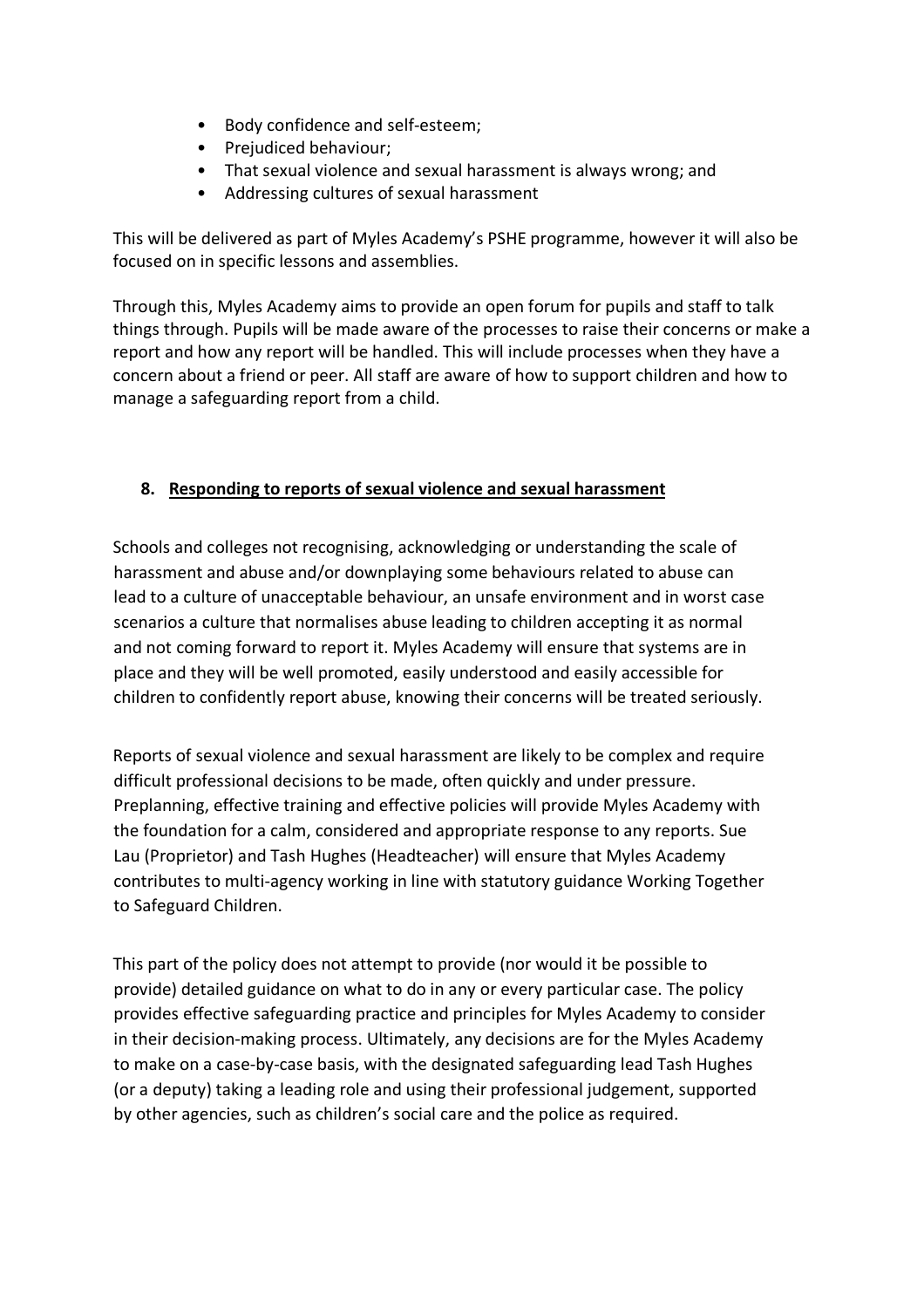#### **Responding to the report**

Staff taking a disclosure will never promise confidentiality as it is very likely that it will be in the best interests of the victim to seek advice and guidance from others in order to provide support and engage appropriate agencies. We do not consider ourselves to be experts in this area and it is vital that appropriate support is flagged up to the students and parents or organised by us for them.

The victim may ask us not to tell anyone about the sexual violence or sexual harassment. There are no easy or definitive answers when a victim makes this request. If the victim does not give consent to share information, staff may still lawfully share it, if it can be justified to be in the public interest, for example, to protect children from harm and to promote the welfare of children.

The DSLs will consider the following: •

- Parents or carers should normally be informed (unless this would put the victim at greater risk);
- The basic safeguarding principle is: if a child is at risk of harm, is in immediate danger or has been harmed a referral should be made to children's social care; and
- Rape, assault by penetration and sexual assaults are crimes.

The starting point is that reports should be passed to the police. Ultimately, the DSL will have to balance the victim's wishes against their duty to protect the victim and other children within the school setting. If we do decide to make a referral to children's social care and/or a report to the police against the victim's wishes, this will be handled extremely carefully, the reasons will in most cases be explained to the victim and appropriate specialist support offered.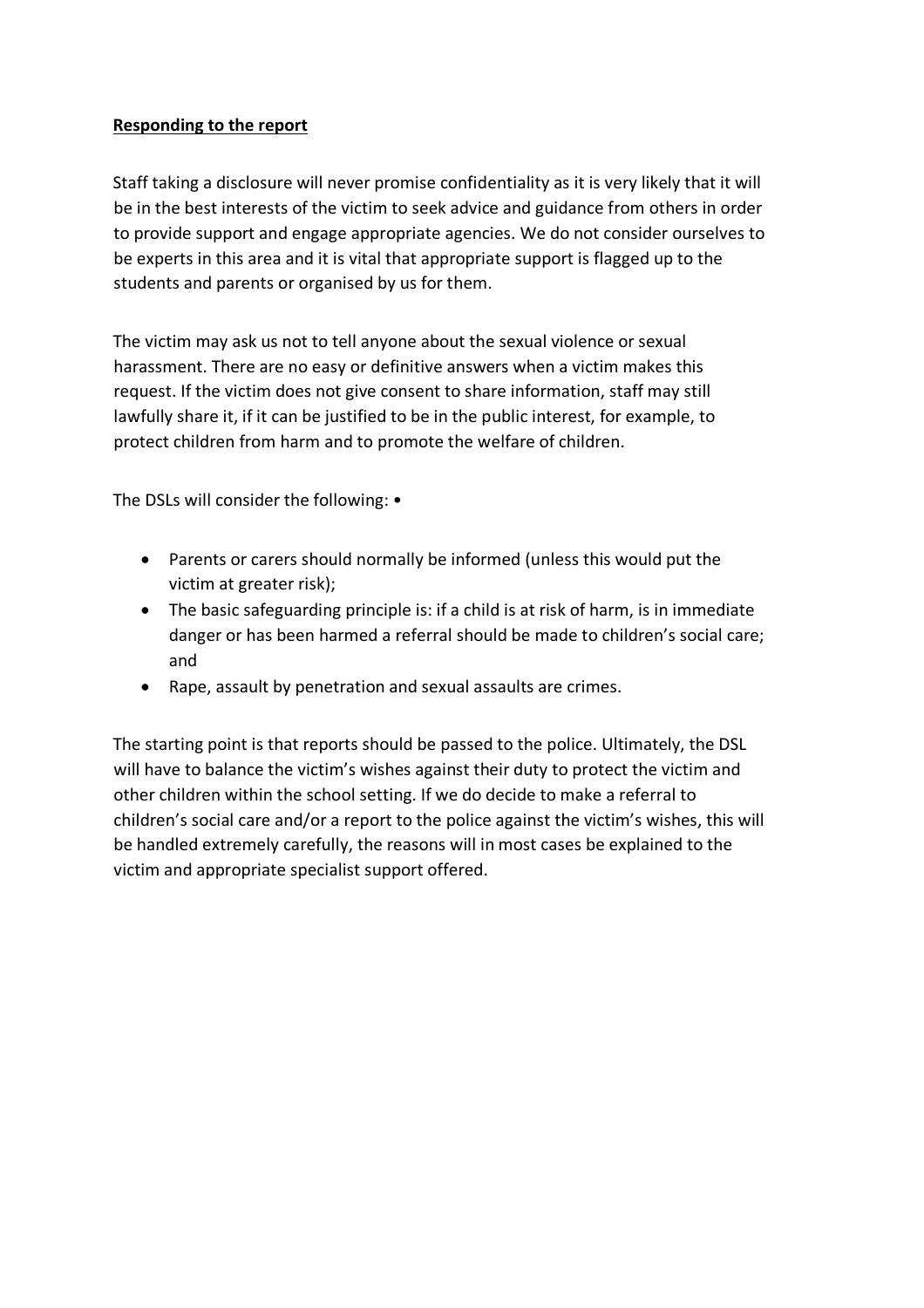KCSIE 2021 has the following guidance and safeguarding practice which Myles Academy will follow:

- o *If possible, managing reports with two members of staff present, (preferably one of them being the designated safeguarding lead or a deputy). However, this might not always be possible;*
- o *Where the report includes an online element, being aware of searching screening and confiscation advice (for schools) and ukcis sharing nudes and semi-nudes: advice for education settings working with children and young people. The key consideration is for staff not to view or forward illegal images of a child. The highlighted advice provides more details on what to do when viewing an image is unavoidable. In some cases, it may be more appropriate to confiscate any devices to preserve any evidence and hand them to the police for inspection;*
- o *Not promising confidentiality at this initial stage as it is very likely a concern will have to be shared further (for example, with the designated safeguarding lead or children's social care) to discuss next steps. Staff should only share the report with those people who are necessary in order to progress it. It is important that the victim understands what the next steps will be and who the report will be passed to;*
- o *Recognising that a child is likely to disclose to someone they trust: this could be anyone on the school or college staff. It is important that the person to whom the child discloses recognises that the child has placed them in a position of trust. They should be supportive and respectful of the child;*
- o *Recognising that an initial disclosure to a trusted adult may only be the first incident reported, rather than representative of a singular incident and that trauma can impact memory and so children may not be able to recall all details or timeline of abuse;*
- o *Keeping in mind that certain children may face additional barriers to telling someone because of their vulnerability, disability, sex, ethnicity and/or sexual orientation;*
- o *Listening carefully to the child, reflecting back, using the child's language, being non-judgmental, being clear about boundaries and how the report will be progressed, not asking leading questions and only prompting the child where necessary with open questions – where, when, what, etc. It is important to note that whilst leading questions should be avoided, staff can ask children if they have been harmed and what the nature of that harm was;*
- o *Considering the best way to make a record of the report. Best practice is to wait until the end of the report and immediately write up a thorough summary. This allows the staff member to devote their full attention to the child and to listen to what they are saying. It may be appropriate to*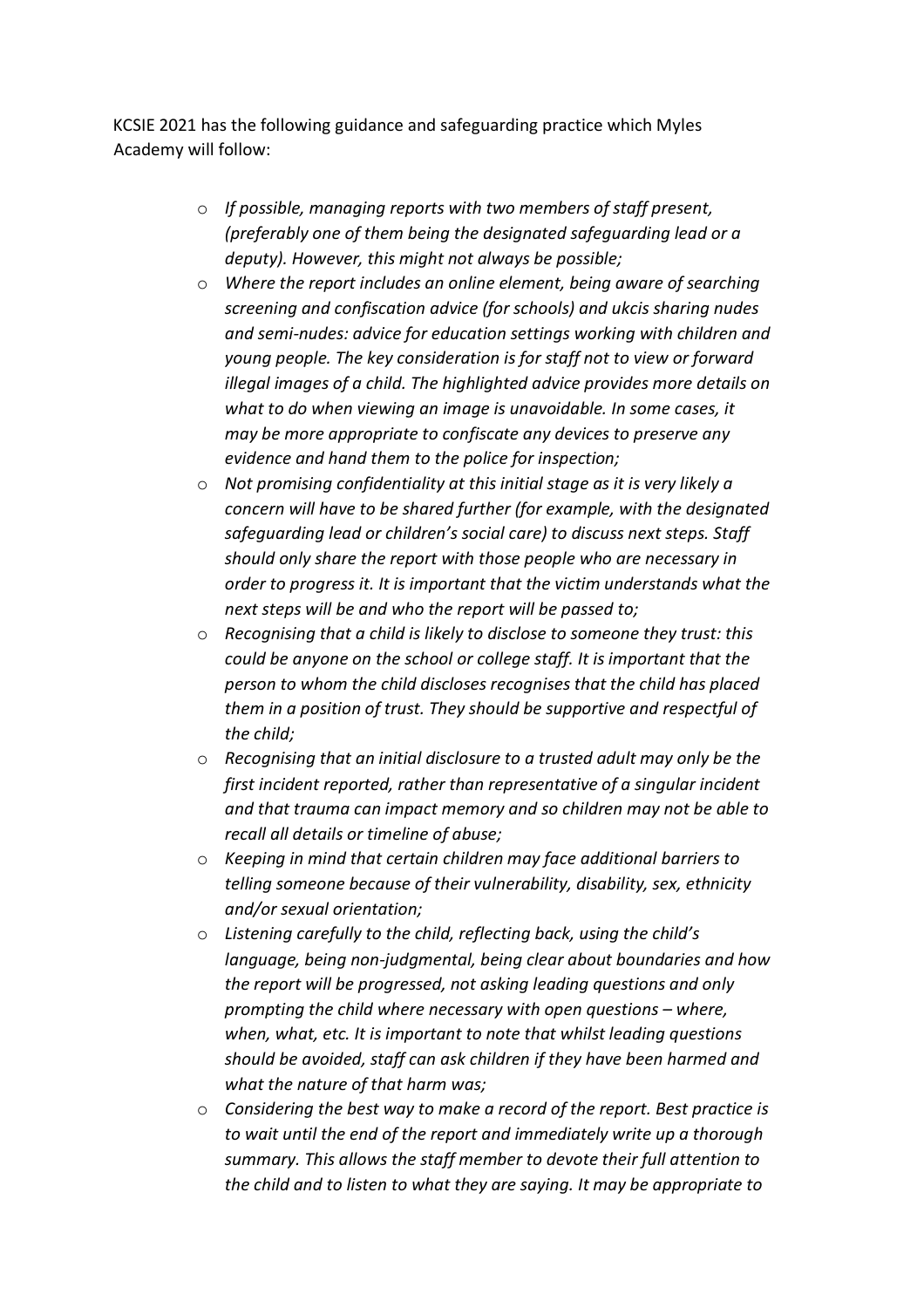*make notes during the report (especially if a second member of staff is present). However, if making notes, staff should be conscious of the need to remain engaged with the child and not appear distracted by the note taking. Either way, it is essential a written record is made;* 

- o *Only recording the facts as the child presents them. The notes should not reflect the personal opinion of the note taker. Schools and colleges should be aware that notes of such reports could become part of a statutory assessment by children's social care and/or part of a criminal investigation; and*
- o *Informing the designated safeguarding lead (or deputy), as soon as practically possible, if the designated safeguarding lead (or deputy) is not involved in the initial report.*

Some situations are statutorily clear:

- A child under the age of 13 can never consent to any sexual activity
- The age of consent is 16
- Sexual intercourse without consent is rape
- Rape, assault by penetration and sexual assault are defined in law; and
- Creating and sharing sexual photos and videos of under-18s is illegal (often referred to as sexting). This includes children making and sharing sexual images and videos of themselves.

Myles Academy's basic safeguarding principle is: if a child has been harmed, is in immediate danger, or is at risk of harm a referral should be made to children's social care. A social worker should respond to the referrer within one working day to explain what action they will be taking. We will usually inform parents that we are making a referral to children's social care (SPA); however, this too is on a case by base basis. It may be that we have assessed the situation and believe that a referral is needed without parental knowledge in order to safeguard students involved.

Once a referral is processed children's social care will consider if early help, section 17 and/or 47 statutory assessments are appropriate (see Keeping Children Safe in Education for an explanation of this process). We will support in an early help assessment, child protection enquiry, strategy discussion and child protection conference.

We will work closely with the police as rape, assault by penetration and sexual assaults are crimes. Where there is a report of a rape, assault by penetration or sexual assault, the starting point is it should be passed to the police who will advise and log according to their own guidelines. The DSL will liaise with our proprietor.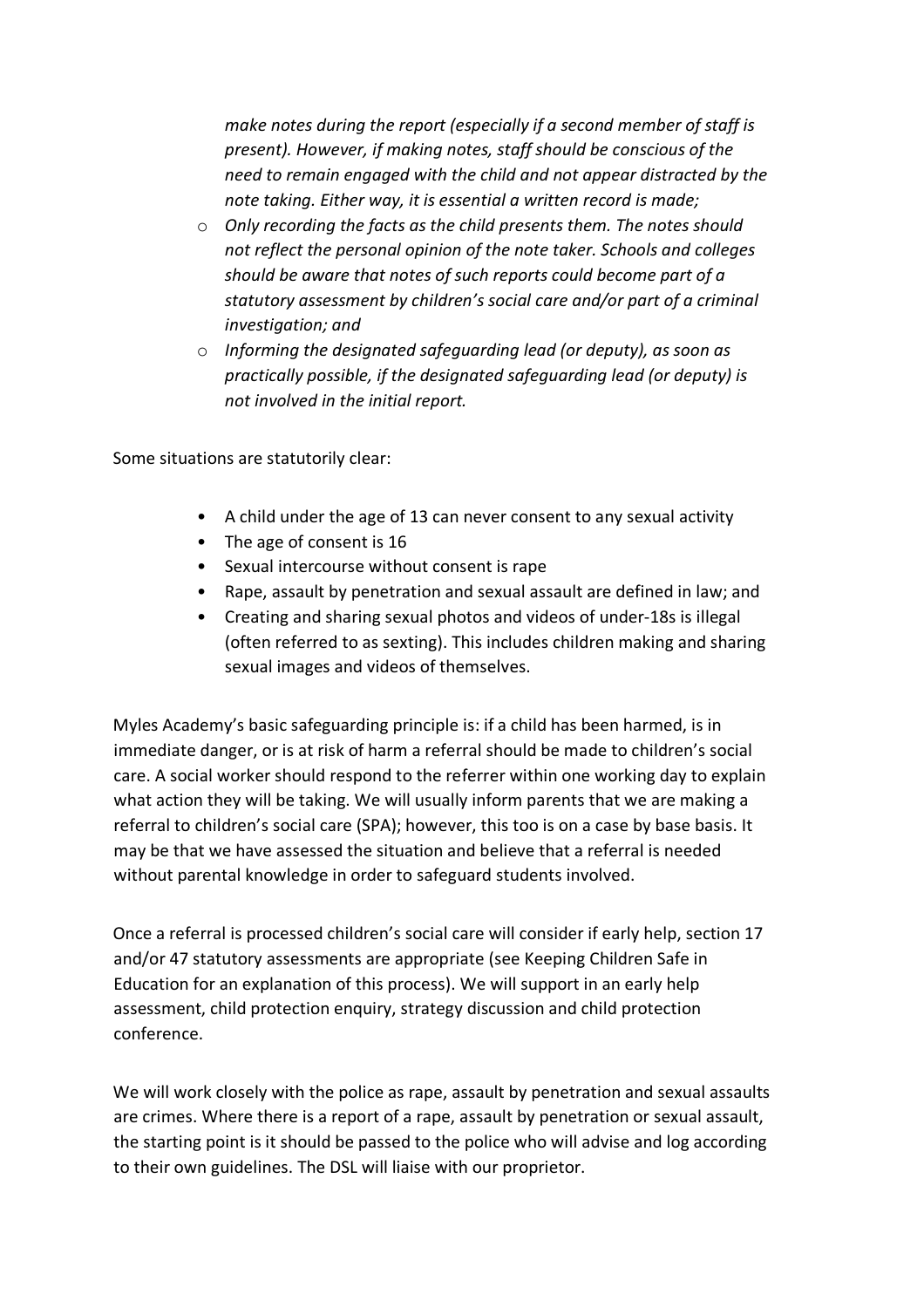It is important to note that children may not find it easy to tell staff about their abuse verbally. Children can show signs or act in ways that they hope adults will notice and react to. In some cases, the victim may not make a direct report. For example, a friend may make a report or a member of school or college staff may overhear a conversation that suggests a child has been harmed or a child's own behaviour might indicate that something is wrong. If staff have any concerns about a child's welfare, they should act on them immediately rather than wait to be told. The school's initial response to a report from a child is incredibly important. How Myles Academy responds to a report can encourage or undermine the confidence of future victims of sexual violence and sexual harassment to report or come forward.

It is essential that all victims are reassured that they are being taken seriously, regardless of how long it has taken them to come forward and that they will be supported and kept safe. Abuse that occurs online or outside of the school should not be downplayed and should be treated equally seriously. A victim should never be given the impression that they are creating a problem by reporting sexual violence or sexual harassment. Nor should a victim ever be made to feel ashamed for making a report or their experience minimised.

## **9. Responding to reports of sexual violence and sexual harassment online**

We are aware that incidents of sexual violence and sexual harassment that occur online (either in isolation or in connection to offline incidents) can introduce a number of complex factors. These include the potential for the incident to take place across a number of social media platforms and services and for things to move from platform to platform online. It also includes the potential for the impact of the incident to extend further than our local community (e.g. for images or content to be shared around neighbouring schools/colleges) and for a victim (or alleged perpetrator) to become marginalised and excluded by both online and offline communities. There is also the strong potential for repeat victimisation in the future if abusive content continues to exist somewhere online. We will act in accordance with our Bullying policy if we are made aware that our students are using online platforms which in any way jeopardises the safety of other members of our school community.

Where the report includes an online element, being aware of searching screening and confiscation advice (for schools) and UKCIS Sharing nudes and semi-nudes: advice for education settings working with children and young people.

**The key consideration is for staff not to view or forward illegal images of a child**. In some cases, it may be more appropriate to confiscate any devices to preserve any evidence and hand them to the police for inspection.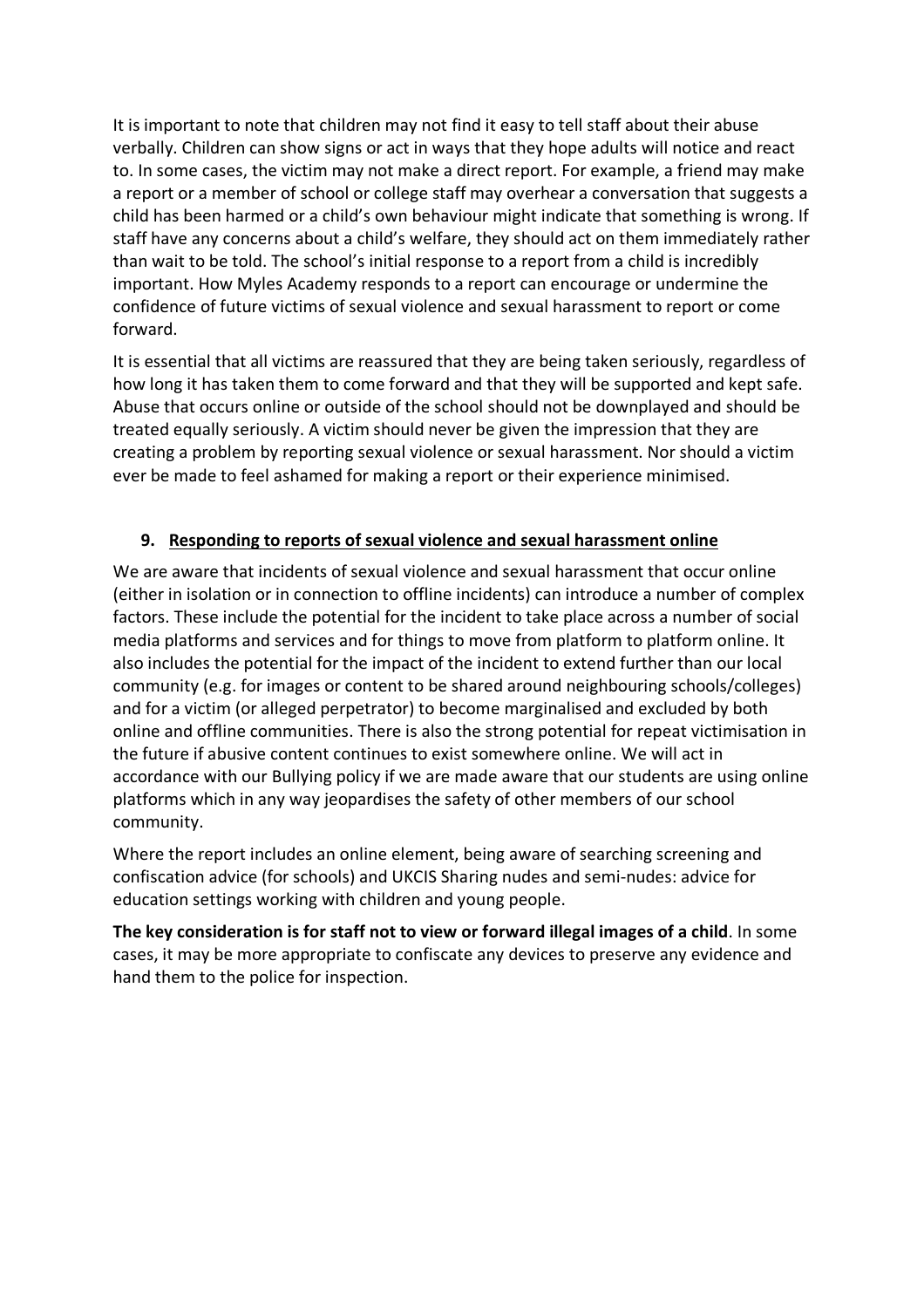## **10. Anonymity**

Where we are aware that an allegation of sexual violence or sexual harassment is progressing through the criminal justice system, we will be mindful of anonymity, witness support and the criminal process in general so that we can offer support and act appropriately. In addition we will endeavour to do all we can to reasonably protect the anonymity of any children involved in any report of sexual violence or sexual harassment.

We will carefully consider which staff in our school should know about the report and any support that will be in place for the children involved. We are however, mindful that if an investigation in ongoing it is not our place to offer guidance and support to the children and their families beyond what could reasonably be expected in regards to their education.

We will also act in accordance with our Bullying policy when considering the potential impact of social media in facilitating the spreading of rumours and exposing victims' identities.

## **11. Risk Assessment**

When there has been a report of sexual violence, the DSL will make an immediate risk and needs assessment. Where there has been a report of sexual harassment, the need for a risk assessment should be considered on a case-by-case basis.

The risk and needs assessment should consider:

- The victim, especially their protection and support;
- Whether there may have been other victims,
- The alleged perpetrator(s); and
- All the other children, (and, if appropriate, adult students and staff) at the school or college, especially any actions that are appropriate to protect them from the alleged perpetrator(s), or from future harms.

The risk assessments will be recorded (electronic) and will be kept under regular review, reflecting any changes in circumstances. At all times, we will be actively considering the risks posed to all our pupils and put adequate measures in place to protect them and keep them safe during school hours. The DSLs will continue to liaise with children's social care and specialist services as required.

Where there has been a report of sexual violence, it is likely that professional risk assessments by social workers and or sexual violence specialists will be required. Any such professional assessments will be used to inform our approach to supporting and protecting the pupils and updating our own risk assessment.

## **12. Action following a report of sexual violence and/or sexual harassment**

Myles Academy will carefully consider any report of sexual violence and/or sexual harassment. Important considerations will include:

 $\triangleright$  The wishes of the victim in terms of how they want to proceed. This is especially important in the context of sexual violence and sexual harassment. Victims should be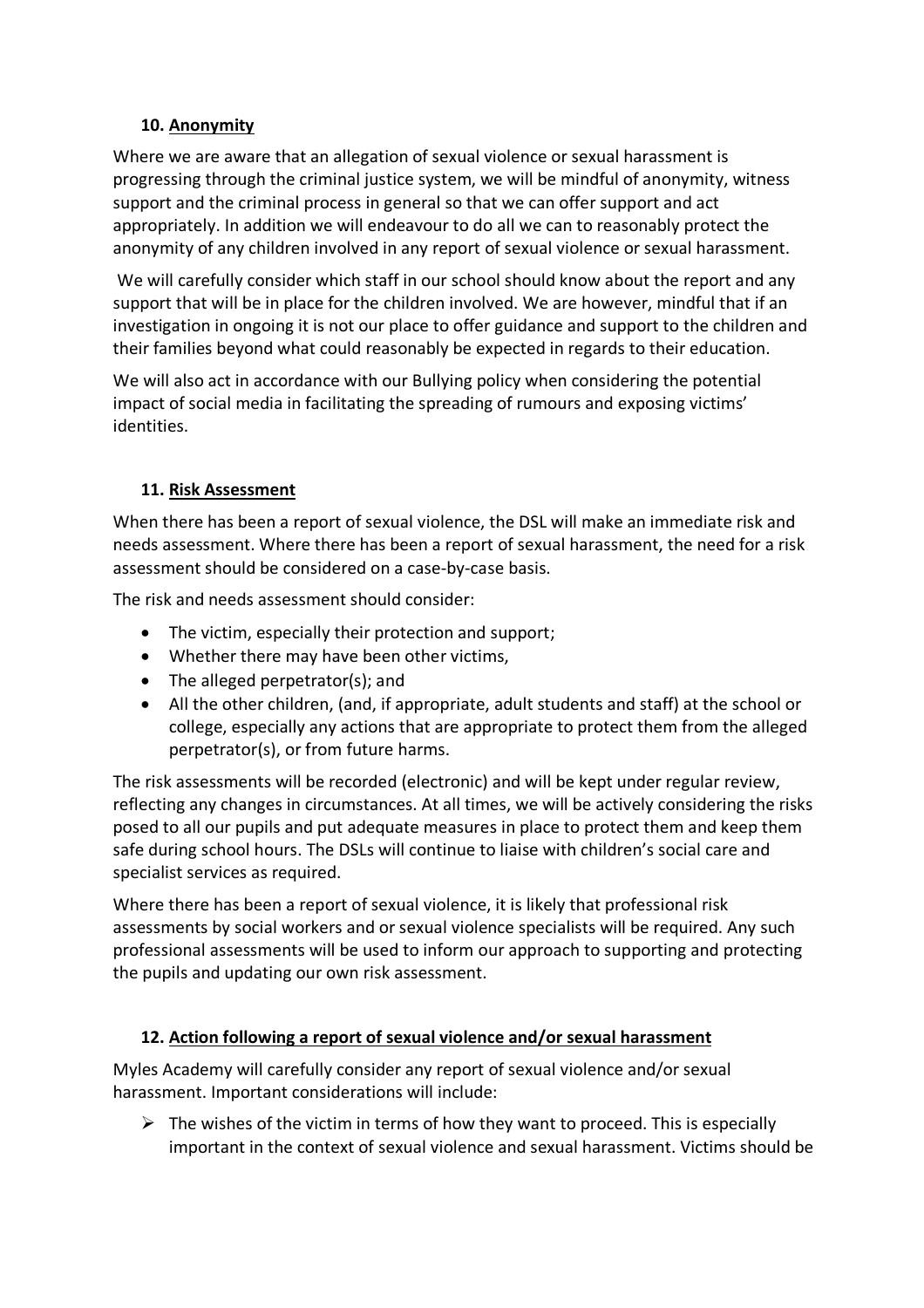given as much control as is reasonably possible over decisions regarding how any investigation will be progressed and any support that they will be offered;

- $\triangleright$  The nature of the alleged incident(s), including: might a crime have been committed and consideration of harmful sexual behaviour;
- $\triangleright$  The ages of the students involved;
- $\triangleright$  The developmental stages of the students involved;
- $\triangleright$  Any power imbalance between the students (e.g. Is the alleged perpetrator significantly older);
- $\triangleright$  If the alleged incident is a one off or a sustained pattern of abuse (where this may be known);
- $\triangleright$  That sexual violence and sexual harassment can take place within intimate personal relationships between peers;
- $\triangleright$  Are there ongoing risks to the victim, other children, adult students or school or college staff; and; and
- $\triangleright$  Other related issues and wider context including any links to child sexual exploitation and child criminal exploitation.

As always when concerned about the welfare of a child, all staff should act in the best interests of the child. In all cases, Myles Academy will follow general safeguarding principles as set out throughout this policy. Immediate consideration should be given as to how best to support and protect the victim and the alleged perpetrator(s) (and any other children involved/impacted).

The starting point regarding any report should always be that there is a zero tolerance approach to sexual violence and sexual harassment at Myles Academy and it is never acceptable and it will not be tolerated. It is especially important not to pass off any sexual violence or sexual harassment as "banter", "just having a laugh", "part of growing up" or "boys being boys" as this can lead to a culture of unacceptable behaviours and an unsafe environment for children.

Where incidents and/or behaviours are associated with factors outside the school or occur between children outside the school, we will consider contextual safeguarding. This simply means assessments of children in such cases should consider whether wider environmental factors are present in a child's life that are a threat to their safety and/or welfare.

#### **13. Options to manage the report**

We will consider every report on a case-by-case basis as stated previously. When to inform the alleged perpetrator will be a decision that will be carefully considered. Where a report is going to be made to children's social care and/or the police, then, as a general rule, we will speak to the relevant agency and discuss next steps and how the alleged perpetrator will be informed of the allegations.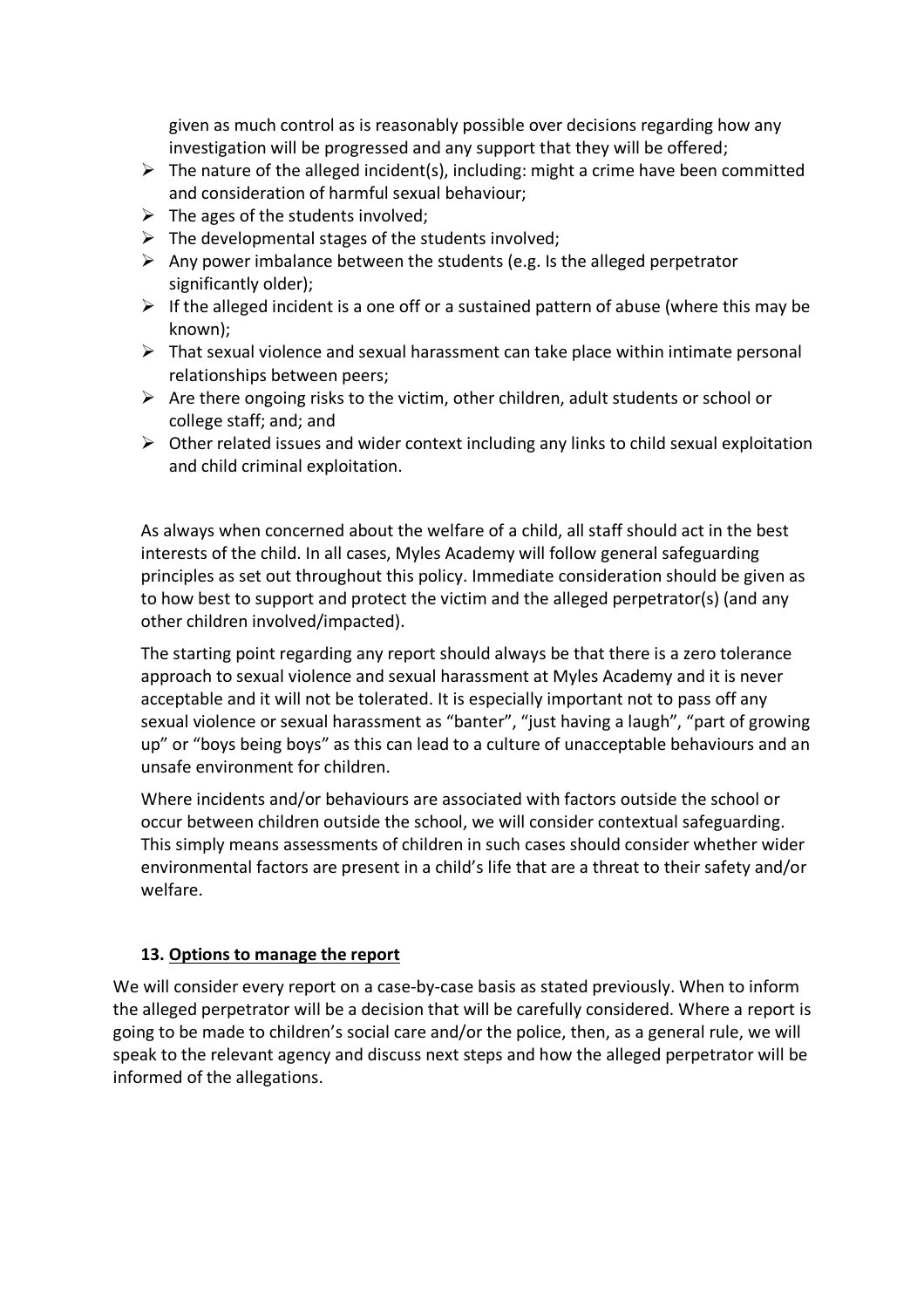There are four likely scenarios we will need to consider when managing any reports of sexual violence and/or sexual harassment.

## **a) Manage internally**

In some cases of sexual harassment, for example, one-off incidents, Myles Academy may take the view that the children concerned are not in need of early help or that referrals need to be made to statutory services and that it would be appropriate to handle the incident internally, perhaps through utilising their behaviour policy and by providing pastoral support.

Whatever the response, it will be underpinned by the principle that there is a zero tolerance approach to sexual violence and sexual harassment at Myles Academy and it is never acceptable and will not be tolerated.

All concerns, discussions, decisions and reasons for decisions should be recorded (written or electronic).

# **b) Early help**

In line with A) above, the Myles Academy may decide that the children involved do not require referral to statutory services but may benefit from early help. Early help means providing support as soon as a problem emerges, at any point in a child's life. Providing early help is more effective in promoting the welfare of children than reacting later.

Early help can be particularly useful to address non-violent HSB and may prevent escalation of sexual violence. It is particularly important that the designated safeguarding lead (and the deputy) know what the Early Help process is and how and where to access support.

More information on Early Help is set out in Chapter one of Working Together to Safeguard Children.

Multi-agency early help will work best when placed alongside strong school or college policies, preventative education and engagement with parents and carers.

Early help and the option to manage a report internally do not need to be mutually exclusive: Myles Academy could manage internally and seek early help for both the victim and perpetrator(s).

Whatever the response, it will be under-pinned by the principle that there is zero tolerance approach to sexual violence and sexual harassment at Myles Academy and it is never acceptable and will not be tolerated.

All concerns, discussions, decisions and reasons for decisions should be recorded (written or electronic).

## **c) Referrals to children's social care**

Where a child has been harmed, is at risk of harm, or is in immediate danger, Myles Academy will make a referral to local children's social care. At the point of referral to children's social care, Myles Academy will generally inform parents or carers, unless there are compelling reasons not to (if informing a parent or carer is going to put the child at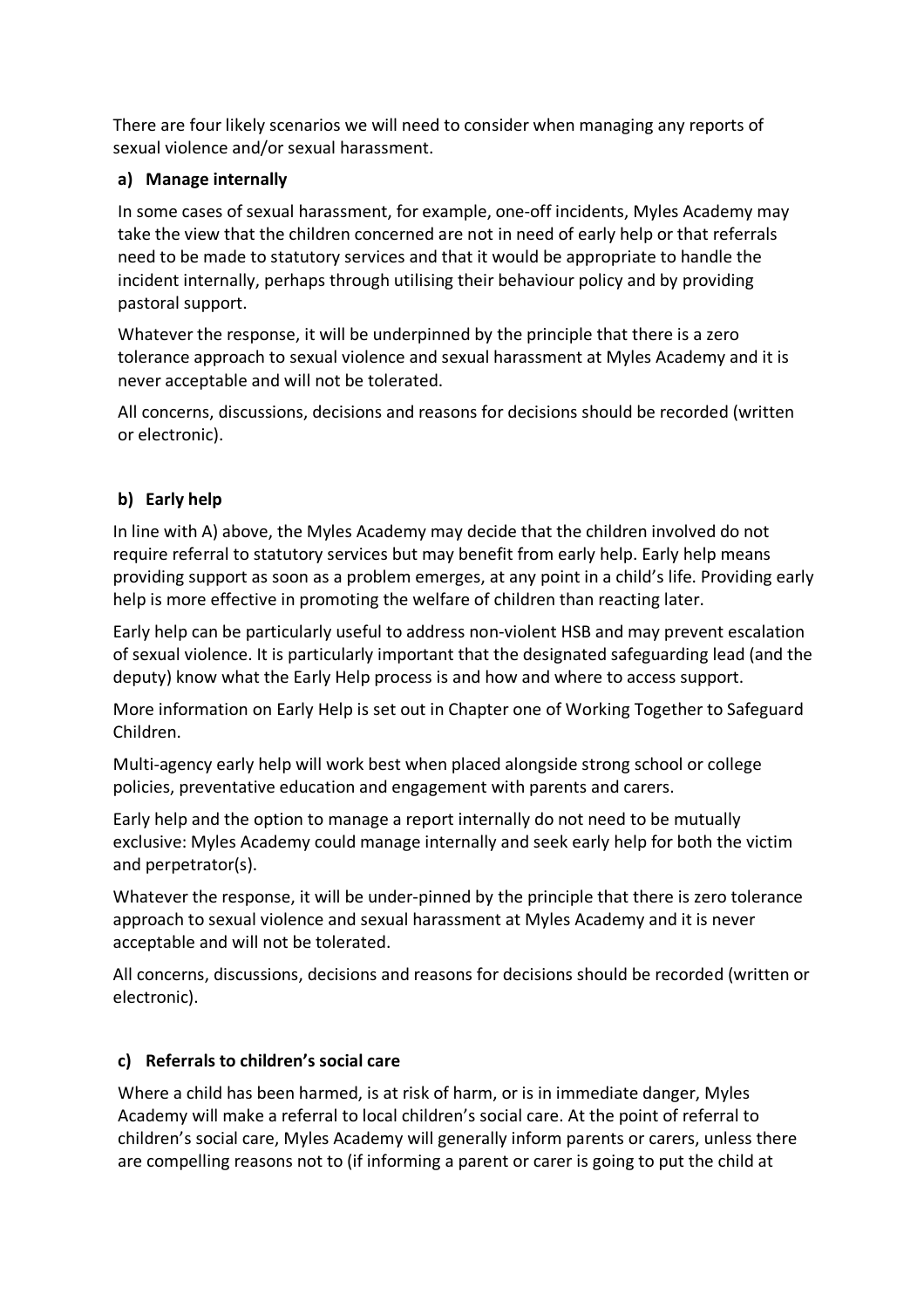additional risk). Any such decision should be made with the support of children's social care.

If a referral is made, children's social care will then make enquiries to determine whether any of the children involved are in need of protection or other services. Where statutory assessments are appropriate, Myles Academy (especially the designated safeguarding lead or a deputy) will be working alongside, and cooperating with, the relevant lead social worker. Collaborative working will help ensure the best possible package of coordinated support is implemented for the victim and, where appropriate, the alleged perpetrator(s) and any other children that require support.

Myles Academy will not wait for the outcome (or even the start) of a children's social care investigation before protecting the victim and other children in the school or college. It will be important for the designated safeguarding lead (or a deputy) to work closely with children's social care (and other agencies as required) to ensure any actions the school or college takes do not jeopardise a statutory investigation. The risk assessment will help inform any decision.

Consideration of safeguarding the victim, alleged perpetrator(s), any other children directly involved in the safeguarding report and all children at the school or college should be immediate.

In some cases, children's social care will review the evidence and decide a statutory intervention is not appropriate. Myles Academy (generally led by the designated safeguarding lead or a deputy) will be prepared to refer again if we believe the child remains in immediate danger or at risk of harm.

If a statutory assessment is not appropriate, the designated safeguarding lead (or deputy) will consider other support mechanisms such as early help, specialist support and pastoral support.

Whatever the response, it will be under-pinned by the principle that there is a zero tolerance approach to sexual violence and sexual harassment at Myles Academy and it is never acceptable and will not be tolerated.

All concerns, discussions, decisions and reasons for decisions should be recorded (written or electronic).

#### **d) Reporting to the Police**

Any report to the police will generally be in parallel with a referral to children's social care (as above). It is important that the designated safeguarding lead (and their deputy) are clear about the local process for referrals and follow that process.

Where a report of rape, assault by penetration or sexual assault is made, the starting point is that this should be passed on to the police. Whilst the age of criminal responsibility is ten, if the alleged perpetrator(s) is under ten, the starting principle of reporting to the police remains. The police will take a welfare, rather than a criminal justice, approach.

Where a report has been made to the police, Myles Academy will consult with the police and agree what information can be disclosed to staff and others, in particular, the alleged perpetrator(s) and their parents or carers. They should also discuss the best way to protect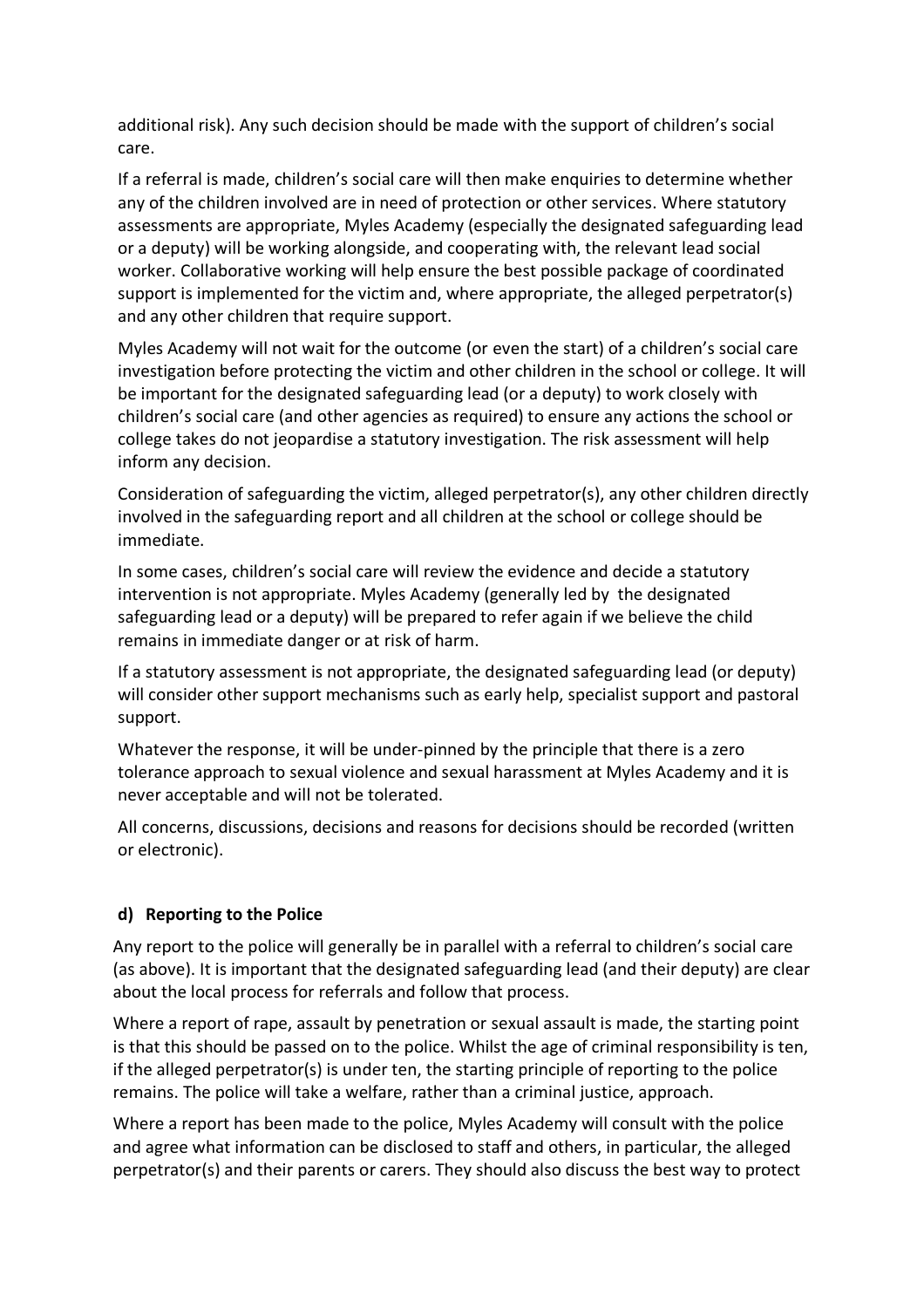the victim and their anonymity. At this stage, Myles Academy will generally inform parents or carers unless there are compelling reasons not to, for example, if informing a parent or carer is likely to put a child at additional risk. In circumstances where parents or carers have not been informed, it will be especially important that Myles Academy is supporting the child in any decision they take. This should be with the support of children's social care and any appropriate specialist agencies.

All police forces in England have specialist units that investigate child abuse. The names and structures of these units are matters for local forces. The designated safeguarding lead (and their deputies) are aware of their local arrangements.

In some cases, it may become clear very quickly that the police (for whatever reason) will not take further action. In such circumstances, it is important that Myles Academy continue to engage with specialist support for the victim and alleged perpetrator(s) as required.

Whilst protecting children and/or taking any disciplinary measures against the alleged perpetrator(s), it will be important for the designated safeguarding lead (or a deputy) to work closely with the police (and other agencies as required), to ensure any actions the school or college take do not jeopardise the police investigation.

If Myles Academy have questions about the investigation, they should ask the police. The police will help and support the school as much as they can (within the constraints of any legal restrictions).

Whatever the response, it will be under-pinned by the principle that there is a zero tolerance approach to sexual violence and sexual harassment at Myles Academy and it is never acceptable and will not be tolerated.

All concerns, discussions, decisions and reasons for decisions should be recorded (written or electronic).

#### **14. Considering bail conditions**

The police will consider what action to take to manage the assessed risk of harm. This could involve the use of police bail with conditions, prior to a suspect appearing in court, or court bail with or without conditions after the first appearance. Alternatively, the person suspected of an offence could be 'released under investigation' (RUI). People released under RUI can have no conditions attached to their release from custody and it is possible for a person on bail also to have no conditions.

Whatever arrangements are in place, Myles Academy will need to consider what additional measures may be necessary to manage any assessed risk of harm that may arise within our school.

Particular regard will be given to:

- The additional stress and trauma that might be caused to a victim within the school;
- The potential for the suspected person to intimidate the victim or a witness;
- The need to ensure that any risk management measures strike a balance between management of risk and the rights of an unconvicted person (e.g. Rights to privacy, family life, etc).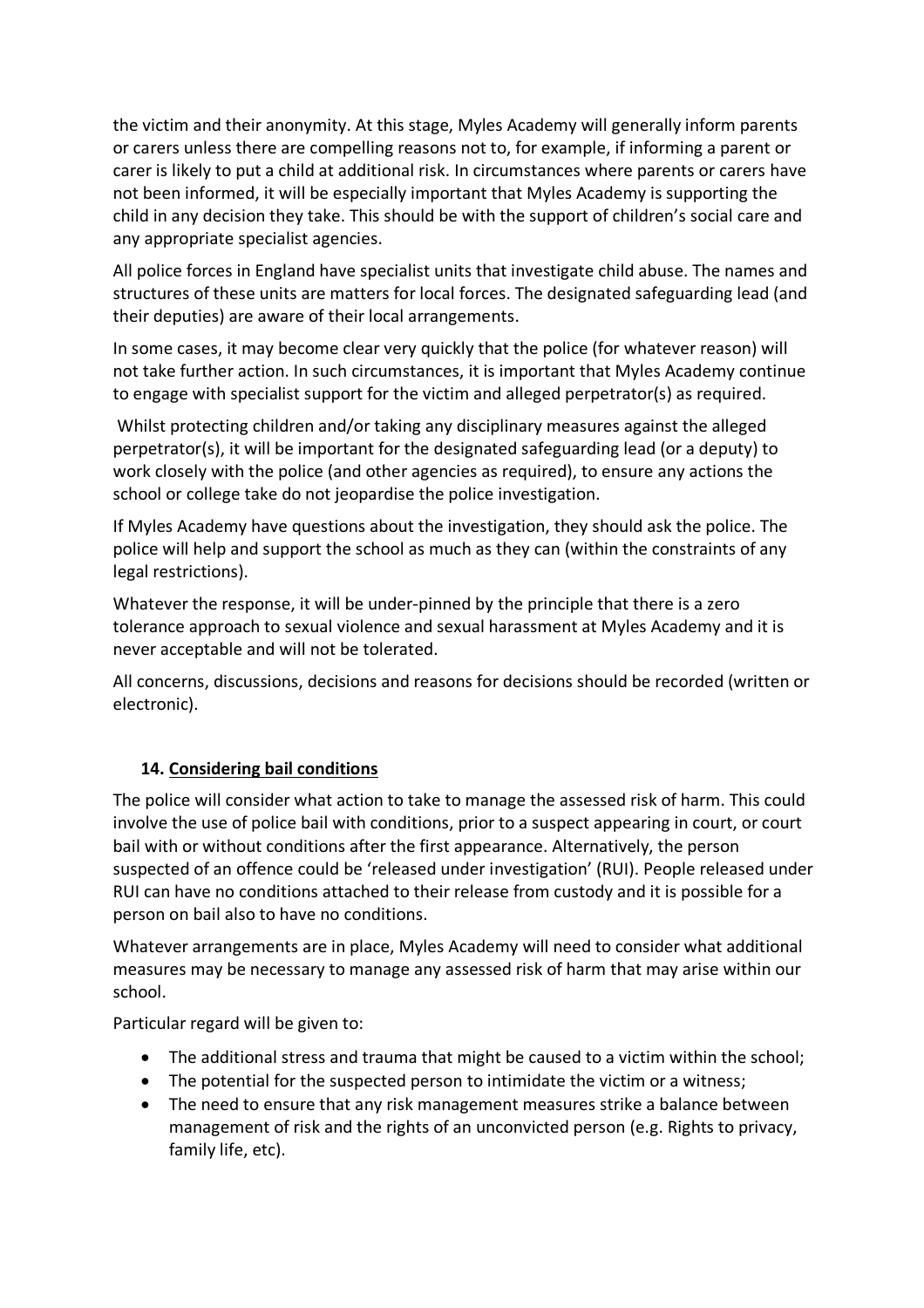Careful liaison with the police investigators should help to develop a balanced set of arrangements.

## **15. Managing any delays in the criminal process**

There may be delays in any case that is being progressed through the criminal justice system. Myles Academy will not wait for the outcome (or even the start) of a police investigation before protecting the victim, alleged perpetrator(s) and other children in the school or college. The risk assessment as per paragraph will help inform any decision.

## **16. The end of the criminal process**

If a child is convicted or receives a caution for a sexual offence, the Myles Academy will update its risk assessment, ensure relevant protections are in place for all the children at the school or college and, if it has not already, consider any suitable action in line with our behaviour policy. This process will include a review of the necessary actions to keep all parties safe and meet their needs. If the perpetrator remains in school we will be very clear as to our expectations regarding the perpetrator now they have been convicted or cautioned. This could include expectations regarding their behaviour and any restrictions we think are reasonable and proportionate with regard to the perpetrator's timetable and movement around the school. Our risk assessment will continue to be revisited and revised where necessary.

Any conviction (even with legal anonymity reporting restrictions) is potentially going to generate interest among other pupils or students at Myles Academy. It will be important that we ensure both the victim and perpetrator(s) remain protected, especially from any bullying or harassment (including online).

Where cases are classified as "no further action" (NFA'd) by the police or Crown Prosecution Service, or where there is a not guilty verdict, Myles Academy will continue to offer support to the victim and the alleged perpetrator(s) for as long as is necessary.

A not guilty verdict or a decision not to progress with their case will likely be traumatic for the victim. The fact that an allegation cannot be substantiated or was withdrawn does not necessarily mean that it was unfounded. Myles Academy will discuss any decisions with the victim in this light and continue to offer support. The alleged perpetrator(s) is also likely to require ongoing support for what will have likely been a difficult experience.

## **17. Unsubstantiated, unfounded, false or malicious reports**

As set out previously in this policy, all concerns, discussions and decisions made, and the reasons for those decisions, should be recorded in writing on a Record of Concern From. Records should be reviewed so that potential patterns of concerning, problematic or inappropriate behaviour can be identified, and addressed.

If a report is determined to be unsubstantiated, unfounded, false or malicious, the designated safeguarding lead should consider whether the child and/or the person who has made the allegation is in need of help or may have been abused by someone else and this is a cry for help. In such circumstances, a referral to children's social care may be appropriate.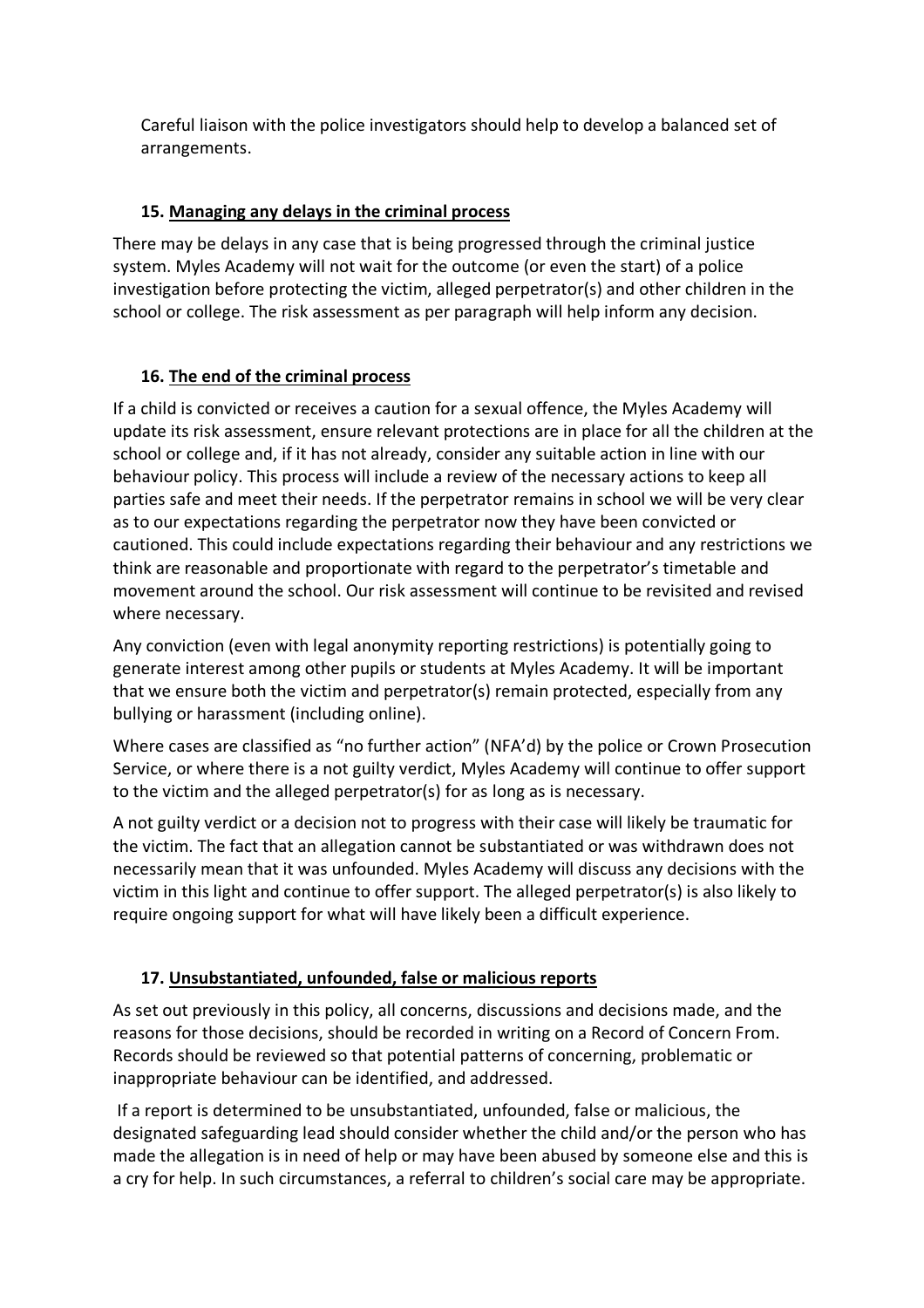If a report is shown to be deliberately invented or malicious, Myles Academy will consider whether any disciplinary action is appropriate against the individual who made it as per our behaviour policy.

#### **18. Ongoing response**

#### **Safeguarding and supporting the victim**

We will:

- Consider the age and the developmental stage of the victim, the nature of the allegations and the potential risk of further abuse.
- Make certain the needs and wishes of the victim are paramount (along with protecting the student) in any response. It is important they feel in as much control of the process as is reasonably possible. Wherever possible, the victim, if they wish, should be able to continue in their normal routine. Overall, the priority should be to make the victim's daily experience as normal as possible, so that their school is a safe space for them.
- Make certain the victim is not made to feel they are the problem for making a report or made to feel ashamed for making a report.
- Consider the proportionality of the response. Support should be tailored on a caseby case basis. The support required regarding a one-off incident of sexualised namecalling is likely to be vastly different from that for a report of rape.
- Will look to provide a physical space for victims to withdraw and avoid any action that would have the effect of isolating the victim, in particular from supportive peer groups
- It may be necessary for us to maintain arrangements to protect and support the victim for a long time. We will do our best to continue to support this need and will continue to work with children's social care and other agencies as required.
- Aim to do all we can to reasonably protect the victim from bullying and harassment as a result of any report they have made in accordance with our Bullying Policy.
- Myles Academy aware that sexual assault can result in a range of health needs, including physical, mental, and sexual health problems and unwanted pregnancy. Children and young people that have a health need arising from sexual assault or abuse can access specialist NHS support from a Sexual Assault Referral Centre 113 (SARC). SARCs offer confidential and non-judgemental support to victims and survivors of sexual assault and abuse. They provide medical, practical, and emotional care and advice to all children and adults, regardless of when the incident occurred.
- Give all the necessary support for the victim to remain in school, but if the trauma results in the victim being unable to do this, alternative provision or a move to another school or college should be considered to enable them to continue to receive suitable education. This should only be at the request of the victim (and following discussion with their parents or carers).
- Victims may not talk about the whole picture immediately. They may be more comfortable providing information on a piecemeal basis. It is essential that dialogue is kept open and encouraged.
- When it is clear that ongoing support will be required, Myles Academy will ask the victim if they would find it helpful to have a designated trusted adult (for example,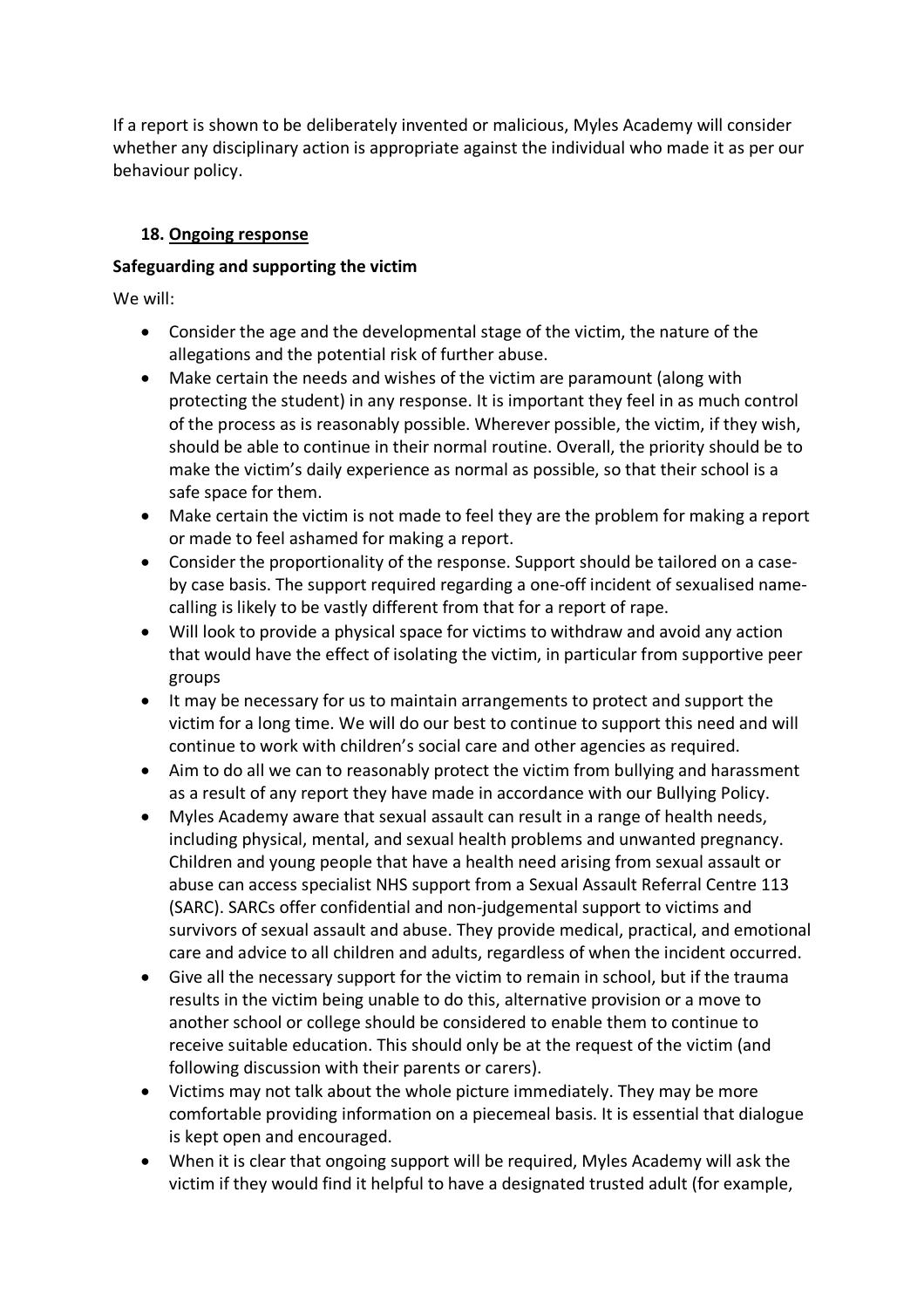their key worker or designated safeguarding lead) to talk to about their needs. The choice of any such adult should be the victim's (as far as reasonably possible). Myles Academy will respect and support this choice.

- A victim of sexual violence is likely to be traumatised and, in some cases, may struggle in a normal classroom environment. While Myles Academy will try to avoid any action that would have the effect of isolating the victim, in particular from supportive peer groups, there may be times when the victim finds it difficult to maintain a full-time timetable and may express a wish to withdraw from lessons and activities. This should be because the victim wants to, not because it makes it easier to manage the situation. If required, Myles Academy will provide a physical space for victims to withdraw.
- It may be necessary for Myles Academy to maintain arrangements to protect and support the victim for a long time. Myles Academy will be prepared for this and will work with children's social care and other agencies as required. It is therefore important that the designated safeguarding lead knows how and where to seek support.
- Myles Academy will do everything they reasonably can to protect the victim from bullying and harassment as a result of any report they have made.
- It is important that if the victim does move to another educational institution (for any reason), that the new educational institution is made aware of any ongoing support needs. The designated safeguarding lead should take responsibility to ensure this happens (and should discuss with the victim and, where appropriate their parents or carers as to the most suitable way of doing this) as well as transferring the child protection file.

#### **Victim and alleged perpetrator sharing classes**

Once we have decided what the next steps will be in terms of progressing the report, we will consider again the question of the victim and alleged perpetrator sharing classes and sharing space at school. This will inevitably involve complex and difficult professional decisions, including considering our duty to safeguard children and our duty to educate them. It is important each report is considered on a case-by-case basis and risk assessments are updated as appropriate.

Where there is a criminal investigation into a rape, assault by penetration or sexual assault, the alleged perpetrator should be removed from any classes they share with the victim. Myles Academy will also consider how best to keep the victim and alleged perpetrator a reasonable distance apart on school premises and on transport to and from school where appropriate. This is in the best interests of both children and should not be perceived to be a judgement on the guilt of the alleged perpetrator; close liaison with the police is essential.

DFE guidance states that where a criminal investigation into a rape or assault by penetration leads to a conviction or caution, the school should take suitable action, if they have not already done so. In all but the most exceptional of circumstances, the rape or assault is likely to constitute a serious breach of discipline and lead to the view that allowing the perpetrator to remain in the same school would seriously harm the education or welfare of the victim (and potentially other pupils). Where a criminal investigation into sexual assault leads to a conviction or caution, the school should, if it has not already, consider any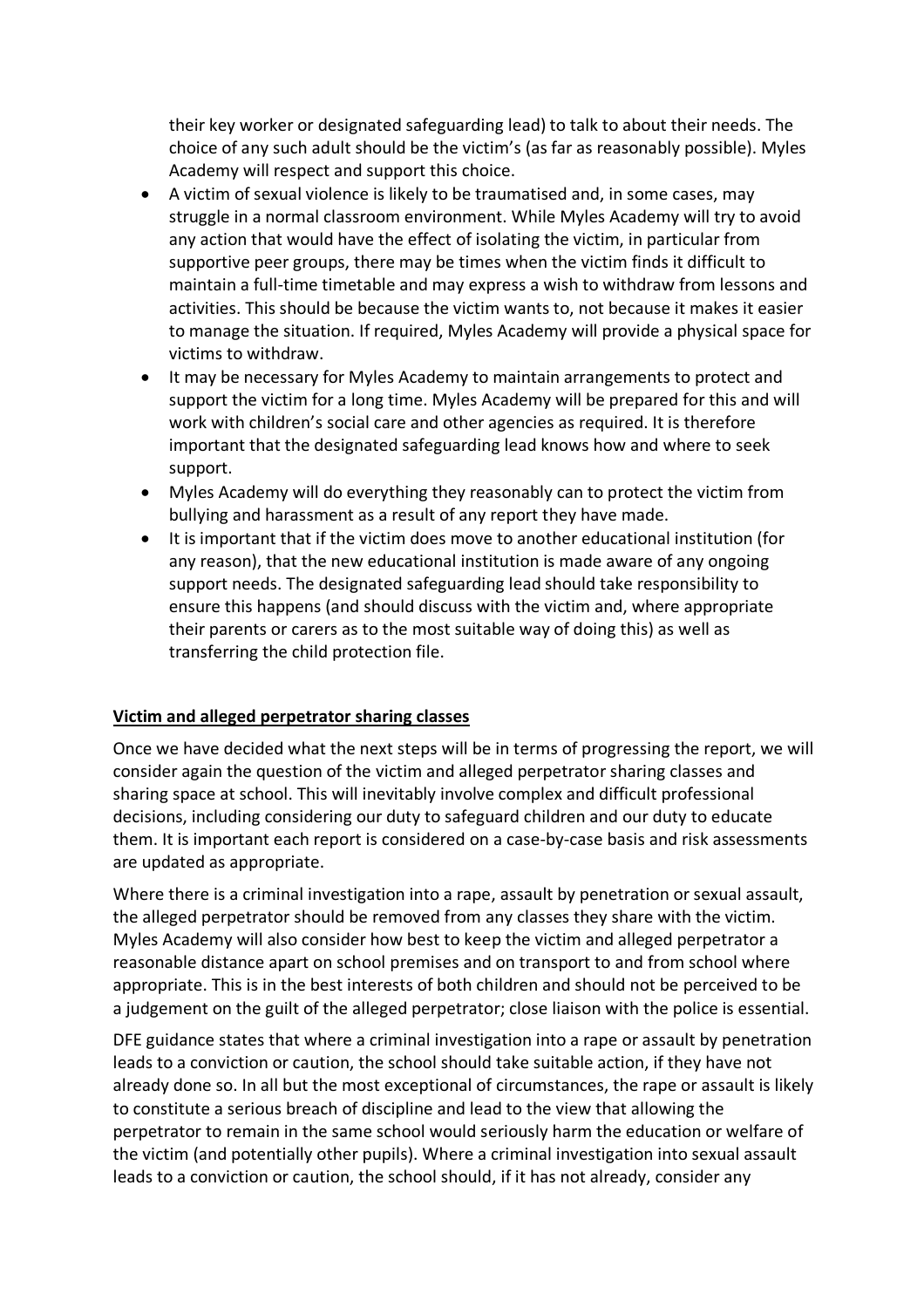suitable sanctions in light of our behaviour policy, including consideration of permanent exclusion. Where the perpetrator is going to remain at the school, the principle would be to continue keeping the victim and perpetrator in separate classes and continue to consider the most appropriate way to manage potential contact on school and college premises and transport.

The nature of the conviction or caution and wishes of the victim will be especially important in determining how to proceed in such cases. Reports of sexual assault and sexual harassment will, in some cases, not lead to a report to the police (for a variety of reasons). In some cases, rape, assault by penetration, sexual assault or sexual harassment are reported to the police and the case is not progressed or are reported to the police and ultimately result in a not guilty verdict. None of this means the offence did not happen or that the victim lied. The process will have affected both victim and alleged perpetrator.

Appropriate support should be provided to both as required and consideration given to sharing classes and potential contact as required on a case-by-case basis. In all cases, Myles Academy will record and be able to justify their decision making. All of the above should be considered with the needs and wishes of the victim at the heart of the process (supported by parents and carers as required). Any arrangements should be kept under review.

#### **19. Safeguarding and supporting the alleged perpetrator**

Myles Academy will need to consider the following:

- On the one hand to safeguard the victim (and the wider student body) and on the other hand providing the alleged perpetrator with an education, safeguarding support as appropriate and implementing any disciplinary sanctions.
- Consider the age and the developmental stage of the alleged perpetrator and nature of the allegations. Any child will likely experience stress as a result of being the subject of allegations and/or negative reactions by their peers to the allegations against them.
- Consider the proportionality of the response. Support (and sanctions) should be considered on a case-by-case basis. Advice will be taken, as appropriate, from children's social care, specialist sexual violence services and the police.
- If it is the case that the alleged perpetrator is moved to another educational institution (for any reason), then we will ensure that the new educational institution is made aware of any ongoing support needs.

#### **20. Discipline and the alleged perpetrator**

With regard to the alleged perpetrator, we will act in accordance with our behaviour policy and discipline pupils whose conduct falls below the standard which could be reasonably expected of them. It must be stated again though, that the outcome and possible disciplinary action will be decided on a case-by-case basis.

Disciplinary action can be taken whilst other investigations by the police and/or children's social care are ongoing. The fact that another body is investigating or has investigated an incident does not in itself prevent a school from coming to its own conclusion, on the balance of probabilities, about what happened, and imposing a penalty accordingly. This is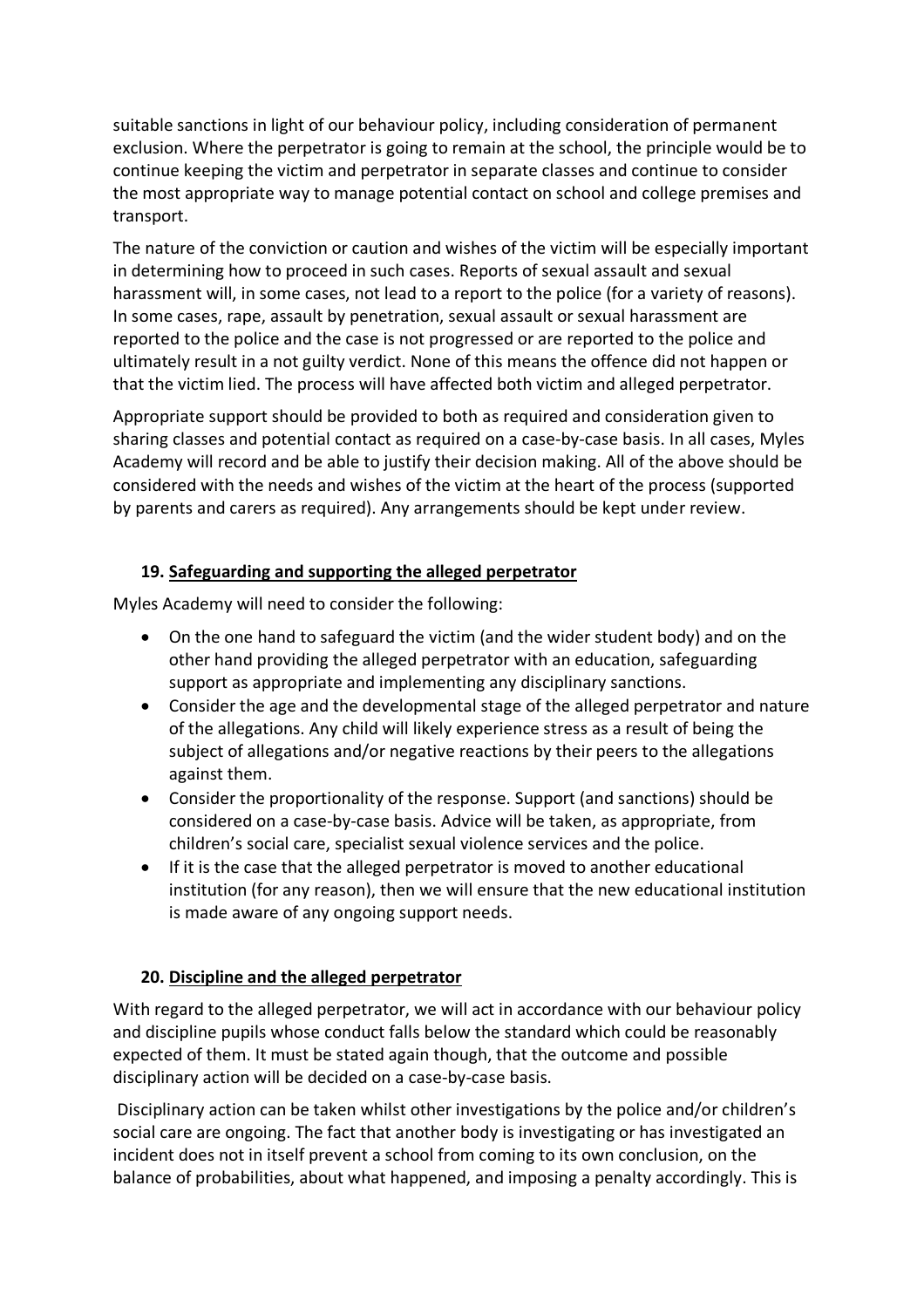however, a matter for the school and should be carefully considered on a case-by-case basis. Myles Academy consider if, by taking any action, they would prejudice an investigation and/or any subsequent prosecution. Careful liaison with the police and/or children's social care should help us as a school make a determination. It will also be important to consider whether there are circumstances that make it unreasonable or irrational for the school to reach their own view about what happened while an independent investigation is considering the same facts.

Taking disciplinary action and still providing appropriate support are not mutually exclusive actions. They can, and should, occur at the same time if necessary.

On the one hand there is preventative or forward-looking action to safeguard the victim and/or the perpetrator, especially where there are concerns that the perpetrator themselves may have been a victim of abuse; and, on the other, there is disciplinary action to punish a perpetrator for their past conduct. The school will be clear during the process as to which category any action they are taking falls or whether it is really both, and should ensure that the action complies with the law relating to each relevant category.

## **21. Working with parents and carers**

Myles Academy will, in most instances, engage with both the victim's and the alleged perpetrator's parents or carers when there has been a report of sexual violence (this might not be necessary or proportional in the case of sexual harassment and should be considered on a case-by-case basis). The exception to this rule is if there is a reason to believe informing a parent or carer will put a child at additional risk. We will carefully consider what information they provide to the respective parents or carers about the other child involved and when they do so.

In some cases, children's social care and/or the police will have a very clear view and it will be important for the school to work with relevant agencies to ensure a consistent approach is taken to information sharing. It should be the case that the school will meet the victim's parents or carers with the victim present to discuss what arrangements are being put in place to safeguard the victim and understand their wishes in terms of support they may need and how the report will be progressed. It is also likely we will meet with the alleged perpetrator's parents or carers to discuss any arrangements that are being put into place that impact the alleged perpetrator, such as, for example, moving them out of classes with the victim and what this means for their education. The reason behind any decisions will be explained. Support for the alleged perpetrator will be discussed. Consideration to the attendance of other agencies will be considered on a case-by-case basis.

We understand that parents and carers may well struggle to cope with a report that their child has been the victim of an assault or is alleged to have assaulted another child. Details of organisations that support parents can be found with the DSL.

#### **22. Safeguarding other children**

Consideration should be given to supporting children who have witnessed sexual violence, especially rape and assault by penetration. Witnessing such an event is likely to be traumatic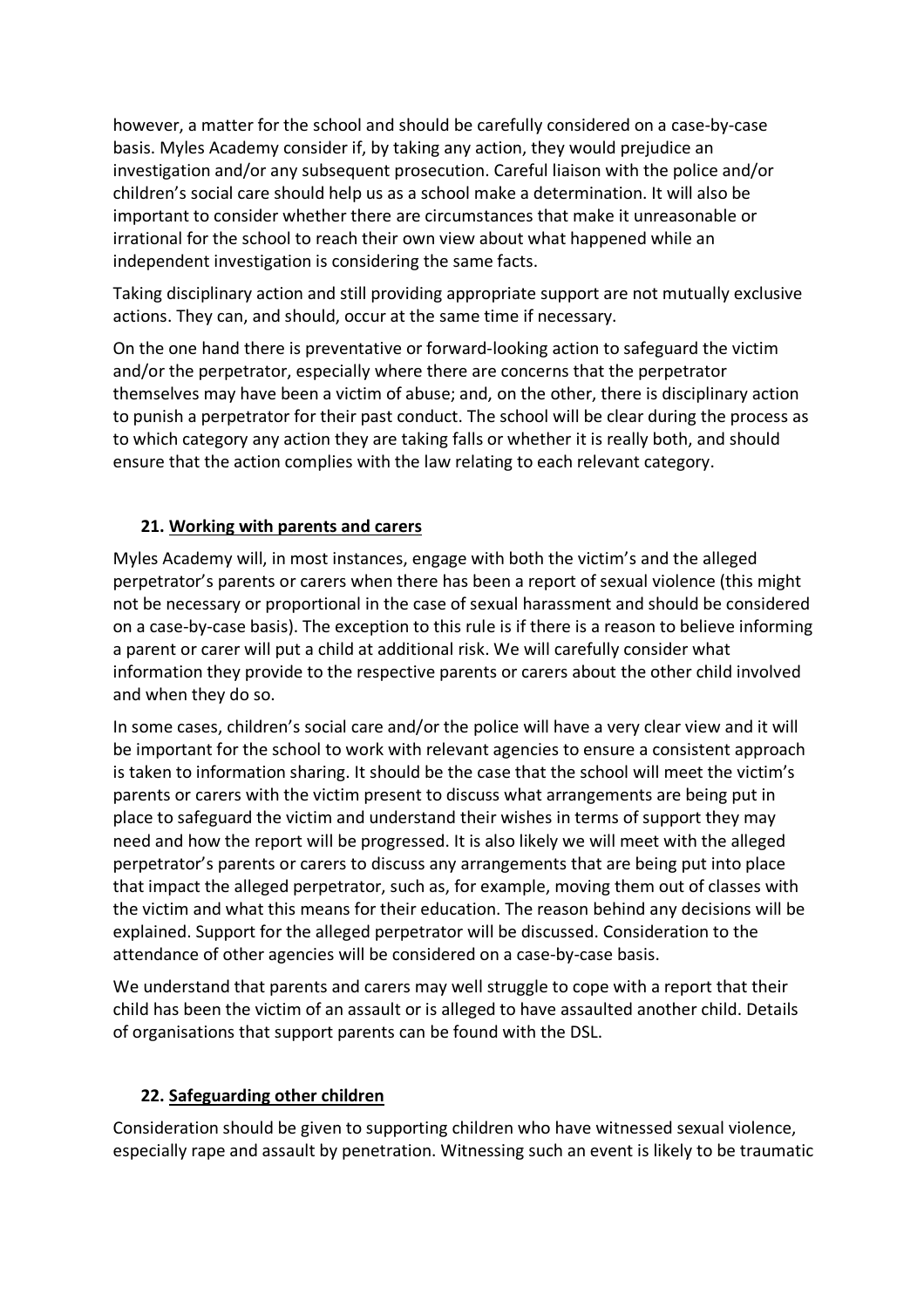and support may be required. We will signpost agencies and support services available where need.

Following any report of sexual violence or sexual harassment, it is likely that some children will take "sides". The school will do all we can to ensure both the victim and alleged perpetrator, and any witnesses, are not being bullied or harassed.

Social media is very likely to play a central role in the fall out from any incident or alleged incident. There is the potential for contact between victim and alleged perpetrator and a very high likelihood that friends from either side could well harass the victim or alleged perpetrator online. Any evidence we have of students using social media inappropriately will be sanctioned according to our Behaviour and Bullying policies.

#### **23. What we do in school to educate our children against harmful sexual behaviours**

We have a planned programme of evidence-based content delivered through the curriculum and assemblies. Our programme is developed to be age and stage of development appropriate, and tackles such issues as:

- Healthy and respectful relationships, including information on consent;
- What respectful behaviour looks like;
- Gender roles, stereotyping, equality;
- Body confidence and self-esteem;
- Prejudiced behaviour;
- That sexual violence and sexual harassment is always wrong; and
- Addressing cultures of sexual harassment.

We will also invite organisations and speakers in to deliver information sessions to our students and parents. We aim to have information regarding sexual assault and violence on the safeguarding pages of our website which we update regularly according to lessons learned. We ensure DSLs have appropriate and regularly updated training and all staff are trained to recognise signs of safety and harmful sexual behaviours.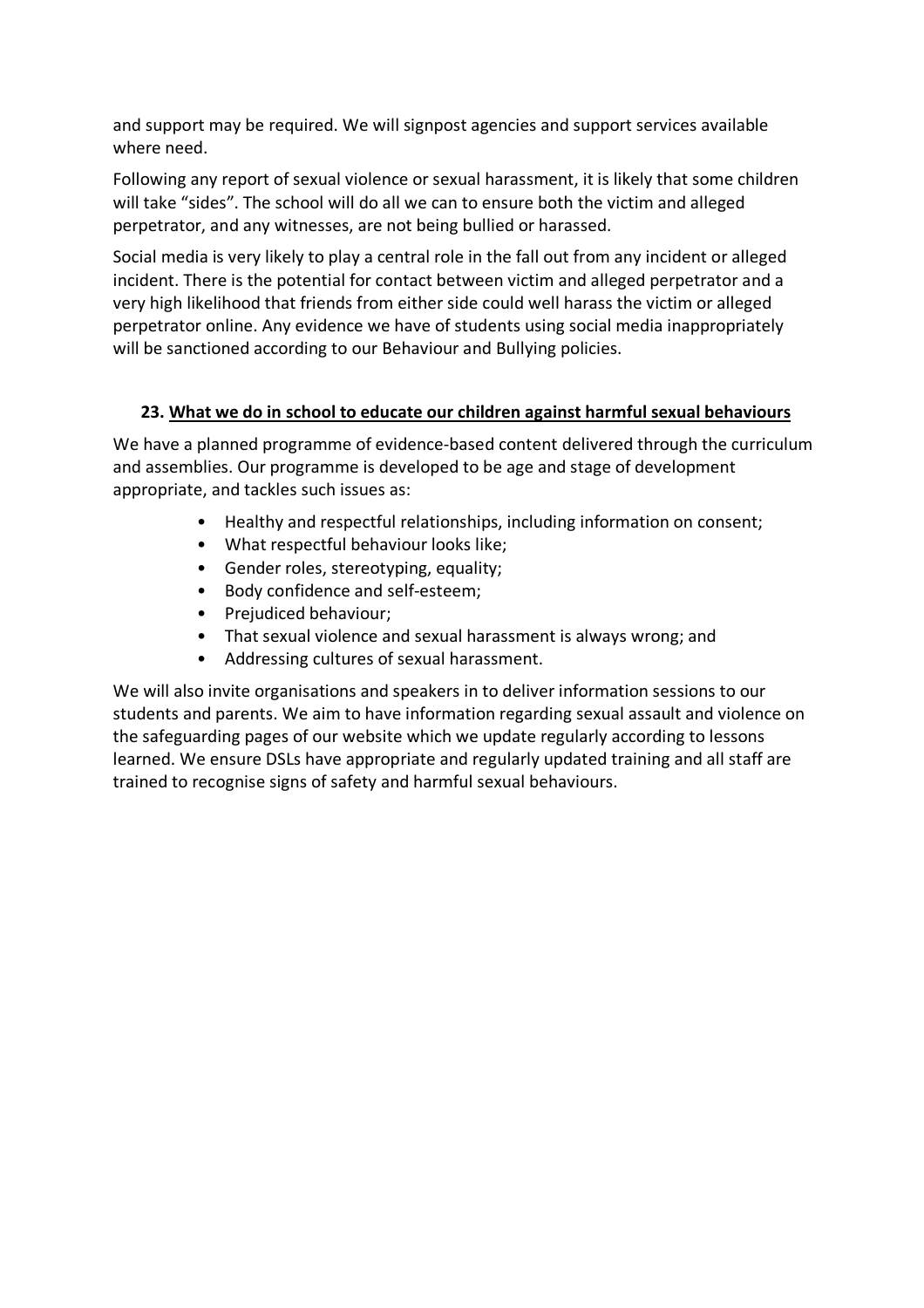#### **Annex 1 – Useful Documents**

**KCSIE September 2021 -**

**https://assets.publishing.service.gov.uk/government/uploads/system/uploads/attachme nt\_data/file/999348/Keeping\_children\_safe\_in\_education\_2021.pdf**

**Sexual violence and sexual harassment between children in schools and colleges Advice for governing bodies, proprietors, headteachers, principals, senior leadership teams and designated safeguarding leads September 2021 -**

**https://assets.publishing.service.gov.uk/government/uploads/system/uploads/attachme nt\_data/file/999239/SVSH\_2021.pdf**

#### **Specialist Organisations**

**Barnardo's** - UK charity caring for and supporting some of the most vulnerable children and young people through their range of services.

**Lucy Faithful Foundation** - UK-wide child protection charity dedicated to preventing child sexual abuse. They work with families affected by sexual abuse and also run the confidential Stop it Now! Helpline.

**Marie Collins Foundation** – Charity that, amongst other things, works directly with children, young people, and families to enable their recovery following sexual abuse.

**NSPCC** - Children's charity specialising in child protection with statutory powers enabling them to take action and safeguard children at risk of abuse.

**Rape Crisis** - National charity and the umbrella body for their network of independent member Rape Crisis Centres.

**UK Safer Internet Centre** - Provides advice and support to children, young people, parents, carers and schools about staying safe online.

#### **Support for Victims**

**Anti-Bullying Alliance** - Detailed information for anyone being bullied, along with advice for parents and schools. Signposts to various helplines and websites for further support.

**Rape Crisis** - Provide and signpost to a range of services to support people who have experienced rape, child abuse or any kind of sexual violence.

**The Survivors Trust**- UK-wide national umbrella agency with resources and support dedicated to survivors of rape, sexual violence and child sex abuse.

**Victim Support** - Supporting children and young people who have been affected by crime. Also provides support to parents and professionals who work with children and young people – regardless of whether a crime has been reported or how long ago it was.

**Childline** provides free and confidential advice for children and young people.